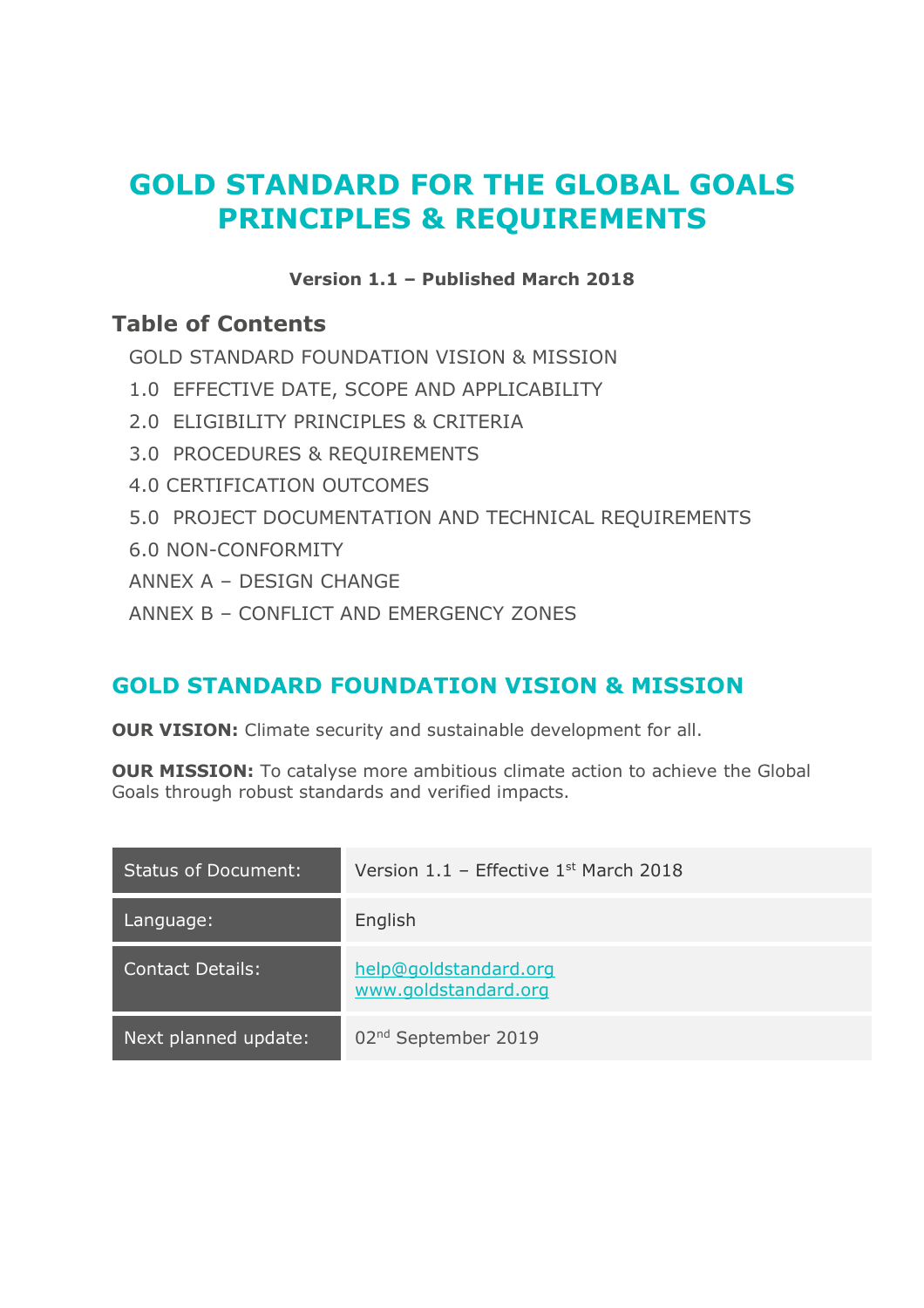# <span id="page-1-0"></span>**1.0 EFFECTIVE DATE, SCOPE AND APPLICABILITY**

## **1.1 EFFECTIVE DATE**

1.1.1 Gold Standard for the Global Goals shall be effective for all Projects seeking Gold Standard Certification as of  $1<sup>st</sup>$  March 2018. For Projects applying previous versions of Gold Standard please refer to the Gold Standard for the Global Goals Transition Requirements.

# **1.2 SCOPE**

1.2.1 The Principles & Requirements set out in this document are applicable to all Project Developers and the Projects or Programmes\* for which Gold Standard Certification is sought. It also represents the Requirements against which Gold Standard Validation and Verification bodies (GS-VVBs, hereafter VVBs) shall Validate or Verify the Project, in conjunction with the Gold Standard Validation & Verification Body Requirements and any applicable Conformity Criteria. *\*Note that for brevity, the standard refers to Projects throughout the text; this may be read as Projects or Programmes unless explicitly stated.*

1.2.2 The Requirements shall be applied as per the relevant sections contained within this document and those associated or referenced.

1.2.3 From time to time Gold Standard may issue updates and changes, clarifications or corrections to the Requirements. These shall be published to the Gold Standard website and shall be applicable as per the date specifically stated for each update. Gold Standard shall provide notice of all such changes and the dates for implementation and applicability. It is the responsibility of the Project Developer to remain up to date and to apply all such updates as required for its Project by checking the Gold Standard website, regardless of whether a notification of change has been received.

1.2.4 Stakeholders may submit suggested updates, edits, changes or additions to Gold Standard for the Global Goals by submission to help@goldstandard.org . Such requests shall be considered as per the Gold Standard Standards Setting Requirements. Gold Standard reserves the right to accept or reject such submissions at its own discretion.

1.2.5 In some circumstances Gold Standard allows modules or elements of other, partner or endorsed Standards (*for example Fairtrade, FSC, CDM*) to be considered as evidence that may be used to demonstrate conformity to certain Gold Standard Requirements. In such cases the Gold Standard Requirements still apply but, for practicality, shared evidence may be provided.

## **1.3 PROJECT PATHWAY APPLICABILITY**

1.3.1 All Projects shall apply the Gold Standard for the Gold Standard for the Global Goals Principles & Requirements and any associated documents.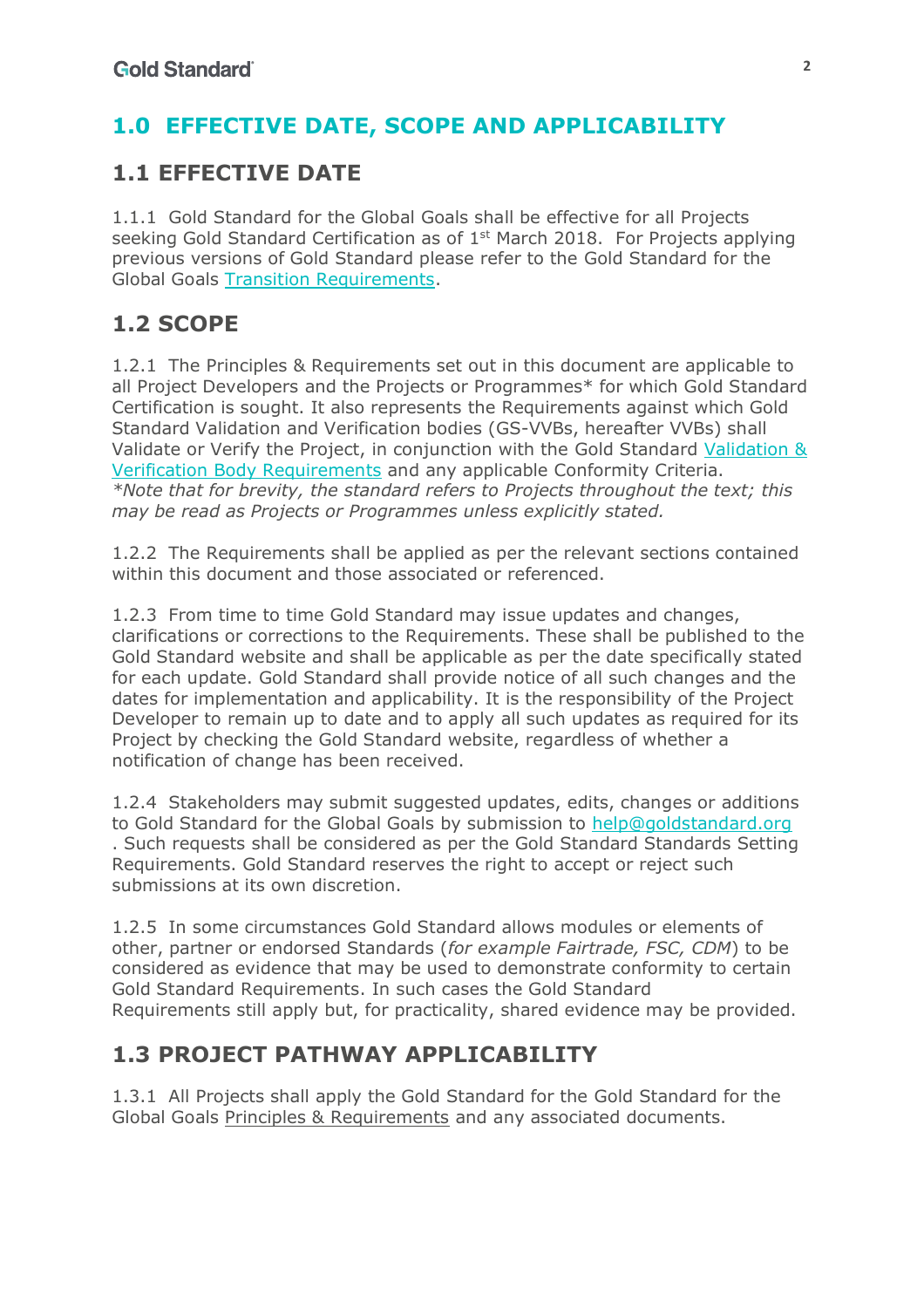1.3.2 All Projects shall also apply the relevant Activity Requirements related to their project type. If no such Activity Requirements exist then the Requirements shall be as per this document.

Items 1.3.1 and 1.3.2 above are mandatory for all Projects seeking Gold Standard Certification of any kind.

1.3.3 In addition to 1.3.1 and 1.3.2, Projects may issue Gold Standard Certified Impact Statements or Products. These are achieved by following applicable Gold Standard Approved Impact Quantification Methodologies and related Gold Standard Product Requirements.

## <span id="page-2-0"></span>**2.0 ELIGIBILITY PRINCIPLES & CRITERIA**

This section presents the Eligibility Principles & Criteria that are applicable to all Projects seeking Gold Standard Certification. In order to achieve Certification with Gold Standard, all Projects shall contribute to the Vision and Mission of Gold Standard, applied specifically through the following Eligibility Principles and Criteria.

# **2.1 ELIGIBILITY PRINCIPLES**

The following Eligibility Principles shall apply to all Projects seeking Gold Standard Certification:

#### *Principle 1: Contribution to Climate Security & Sustainable Development:*

(a) Projects shall be of a type pre-identified as eligible or shall submit to Gold Standard for approval of eligibility. This procedure is described in Section 3.1.1.

(b) Projects shall define their Baseline Scenario and Project Scenario. This procedure is described in Section 3.1.2.

(c) Projects shall contribute positively to Climate Security & Sustainable Development. These positive impacts are considered against the Sustainable Development Goals. This procedure is described in Section 3.1.3.

#### *Principle 2: Safeguarding Principles:*

Projects shall conduct a Safeguarding Principles Assessment and conform to Gold Standard Safeguarding Principles and Requirements. This procedure is described in Section 3.2.

#### *Principle 3: Stakeholder Inclusivity:*

Projects shall identify and engage Relevant Stakeholders and seek Expert Stakeholder input where necessary in the design, planning and implementation of the Project. Project design shall reflect the views and inputs of stakeholders and ongoing feedback shall be sought, captured and acted upon throughout the life of the Project. This procedure is described in Section 3.3 and in the Gold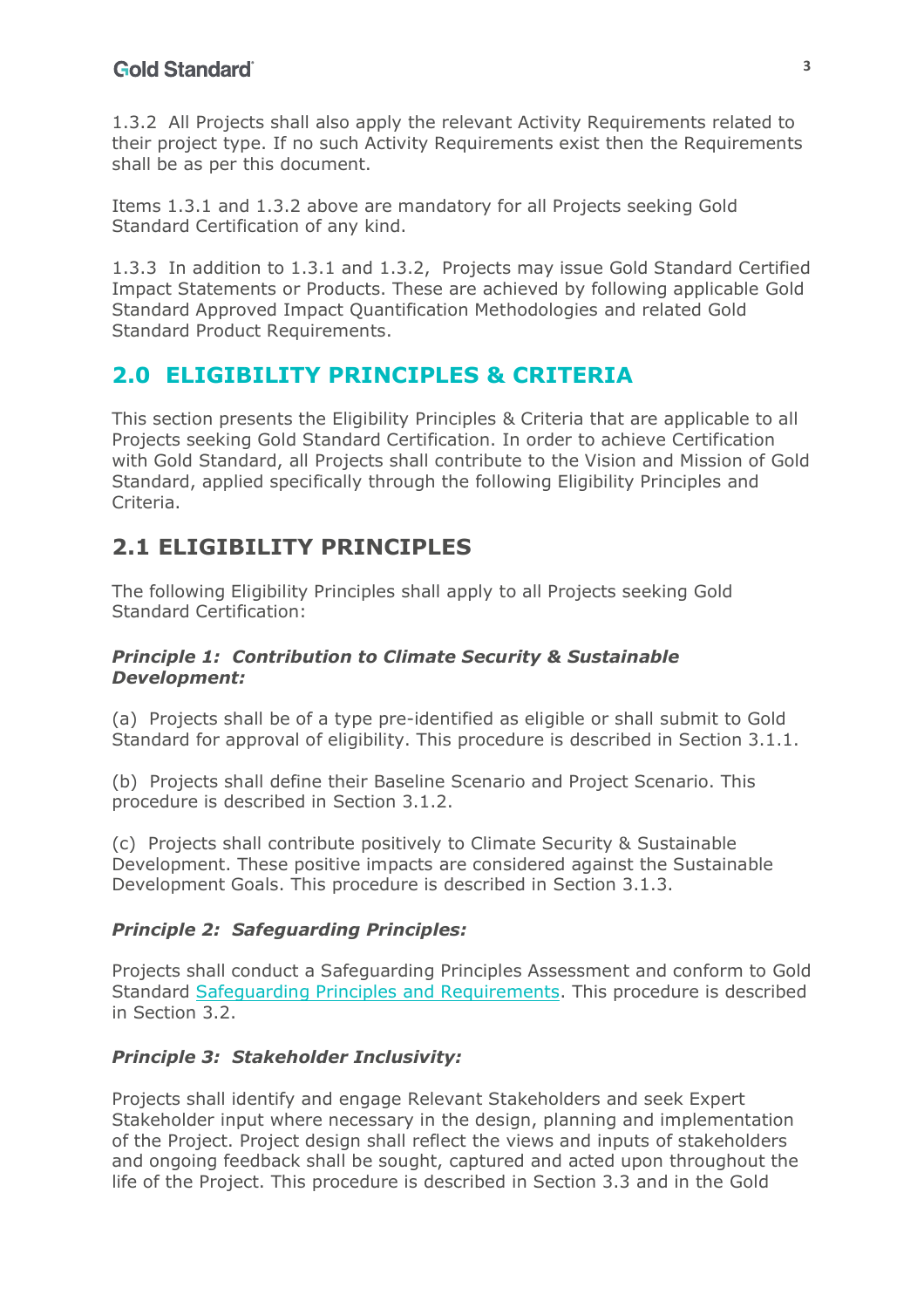Standard Stakeholder Consultation & Engagement Procedure, Requirements & Guidelines.

#### *Principle 4: Demonstration of real outcomes:*

Projects shall:

(a) Design and develop an upfront Project Design Document (PDD), incorporating a Monitoring & Reporting Plan. The procedure for this is described in Section 3.4.

(b) Undergo Design Certification (comprising Validation and Design Review). This procedure is described in Section 3.4.

(c) Undertake Monitoring in accordance with the Monitoring & Reporting Plan and produce Annual Reports and Monitoring Reports. Projects shall undergo Performance Certification (comprising Verification and Performance Review). in order to achieve Gold Standard Certified Project status and to issue Gold Standard Certified Impact Statements and Gold Standard Certified Products where sought.

(d) Undergo Gold Standard Design Certification Renewal in order to remain Certified Project status and to continue to seek Gold Standard Certified Products and Impact Statements where sought.

This procedure is described in Section 3.4.

#### *Principle 5: Financial Additionality & Ongoing Financial Need:*

All Projects must demonstrate impacts that are additional as compared to their baseline scenario (i.e. the benefits of the Project are beyond a business-as-usual scenario) as covered in Principle 1, above. In addition, Projects following certain Certification pathways (i.e. those seeking to use Certification to attract finance or issue market Products through the issuance of Gold Standard Certified Products or Impact Statements) shall demonstrate Financial Additionality and Ongoing Financial Need. This procedure is described in Section 3.5.

## **2.2 GENERAL ELIGIBILITY CRITERIA**

The following General Eligibility Criteria shall apply to all Projects seeking Gold Standard Certification:

**(a) Types of Project:** Eligible Projects shall include physical

action/implementation on the ground. Pre-identified eligible Project types are identified in Section 3.1.1.

**(b) Location of Project:** Projects may be located in any part of the world.

**(c) Project Area, Project Boundary and Scale:** The Project Area and Project Boundary shall be defined. Projects may be developed at any scale though certain rules, requirements and limitations may apply under specific Activity Requirements, Impact Quantification Methodologies and Products.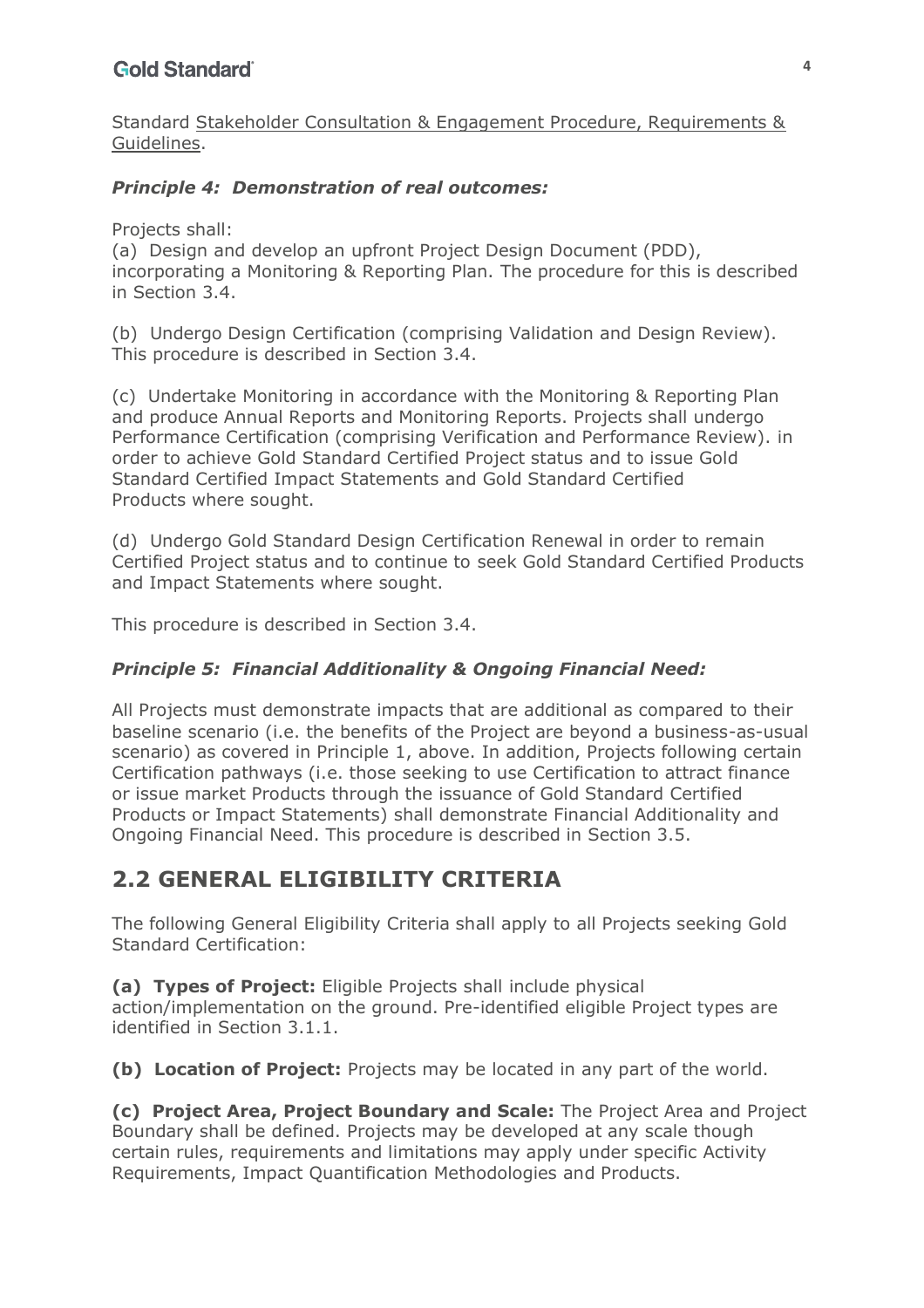In order to avoid double counting the Project shall not be included in any other voluntary or compliance standards programme unless approved by Gold Standard (for example through dual certification). Likewise Projects shall be ineligible if their Project Area overlaps with that of another Gold Standard or other voluntary or compliance standard programme of a similar nature or where the potential for double counting of impact exists (for example use of similar technology or practices through which the potential arises for double counting or mis-estimation of impacts amongst projects).

**(d) Host Country Requirements:** Projects shall be in compliance with Host Country's legal, environmental, ecological and social regulations.

**(e) Contact Details:** As part of the Project Documentation (see Section 3) the Project Developer shall provide the following information for all Project Participants:

(i) name AND

(ii) contact details AND

In case of an organisation:

(iii) the legal registration details AND

(iv) documentation by the governing jurisdiction that proves that the entity is in good standing (defined as being a legal or other appropriate entity registered in or allowed to operate within the required jurisdiction and with no evidence of insolvency or legal/criminal notices placed against it or any of its Directors). Gold Standard retains the right (at its own discretion) to refuse use of the Standard where reputational concerns are highlighted.

**(f) Legal Ownership:** Full and uncontested legal ownership of any Products that are generated under Gold Standard Certification, (for example carbon credits) shall be demonstrated. Where such ownership is transferred from project beneficiaries this must be demonstrated transparently and with full, prior and informed consent (FPIC).

Note that for certain Project types there is a requirement for full and uncontested legal title/tenure to be demonstrated. These are contained within specific Activity Requirements. All projects shall immediately report to Gold Standard any land title/tenure disputes arising.

**(g) Other Rights:** As well as legal title and ownership, the Project Developer shall also demonstrate where required uncontested legal rights and/or permissions concerning changes in use of other resources required to service the Project (f*or example, access rights, water rights etc.)*. Any known disputes or contested rights must be declared immediately to Gold Standard by the Project Developer and resolved prior to further Project implementation in affected areas.

**(h) Official Development Assistance (ODA) Declaration:** All Project Developers applying for project activities located in a country named by the OECD Development Assistance Committee's ODA recipient list and seeking Gold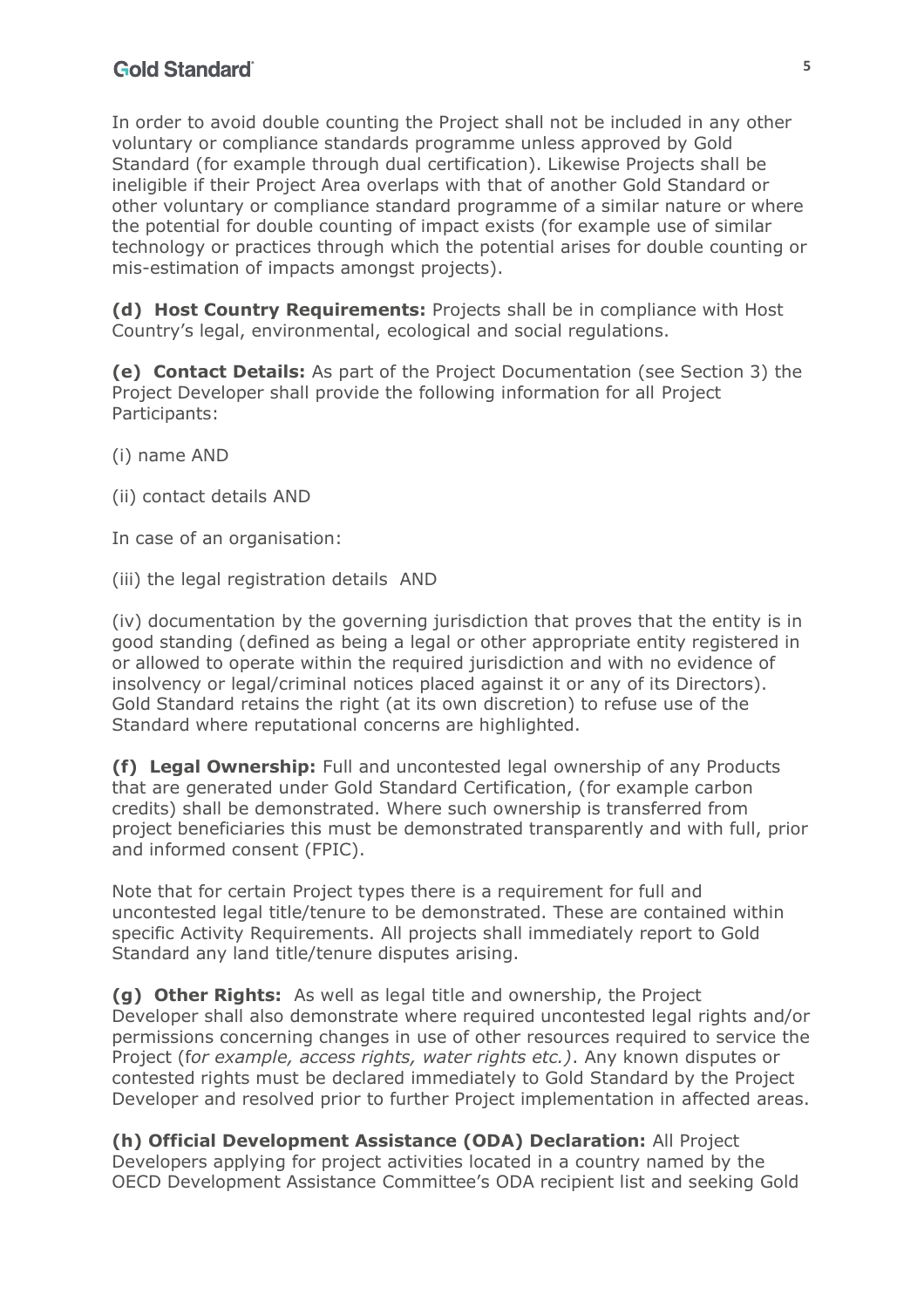Standard Certification for carbon credits shall declare the Official Development Assistance (ODA) support. The Project developer shall follow the GHG Emissions Reduction & Sequestration Product Requirements and submit the declaration at the time of Design Certification.

## <span id="page-5-0"></span>**3.0 PROCEDURES & REQUIREMENTS**

This Section describes the Requirements that shall be met for each of the Eligibility Principles described in Section 2.1. Each section describes the Purpose, Scope, Applicability, Procedure and Requirements.

## **3.1 PRINCIPLE 1: CONTRIBUTION TO CLIMATE SECURITY & SUSTAINABLE DEVELOPMENT:**

This section describes the Procedures and Requirements concerning Principle 1 – Contribution to Climate Security & Sustainable Development. By successfully following the Procedures and Requirements in this Section, the outcomes are:

(a) The Project is demonstrated to either be of an eligible type under Gold Standard for the Global Goals or has sought and obtained approval from Gold Standard to proceed as a new Project type.

(b) The Project demonstrates its proposed contribution to the Sustainable Development Goals (SDGs), meaning at least an impact on SDG 13 plus two other Goals.

(c) The Project includes the above in its Project Documentation, including the Monitoring & Reporting Plan.

#### *3.1.1 Eligible Project Types*

3.1.1.1 A Project type is automatically eligible for Gold Standard Certification if there are approved Gold Standard Activity Requirements and/or Gold Standard Impact Quantification Methodologies associated with it or as referenced in Gold Standard Product Requirements. These are published to the Gold Standard website and shall be followed where provided for a given Project type.

3.1.1.2 For Project types that are not automatically eligible, a Project Developer may submit to Gold Standard for approval. This shall be done at minimum as part of the Preliminary Review, though it is recommended to engage with Gold Standard earlier to establish the criteria and requirements for approval.

3.1.1.3 Project types applying for Gold Standard approval are referred to the Gold Standard Vision and Mission. The Project Developer shall demonstrate how the Project would contribute to these and how the Gold Standard for the Global Goals Requirements would be met in their application for approval.

3.1.1.4 In reviewing a new Project type for approval, Gold Standard may establish new Requirements to be met by the Project in order to achieve Gold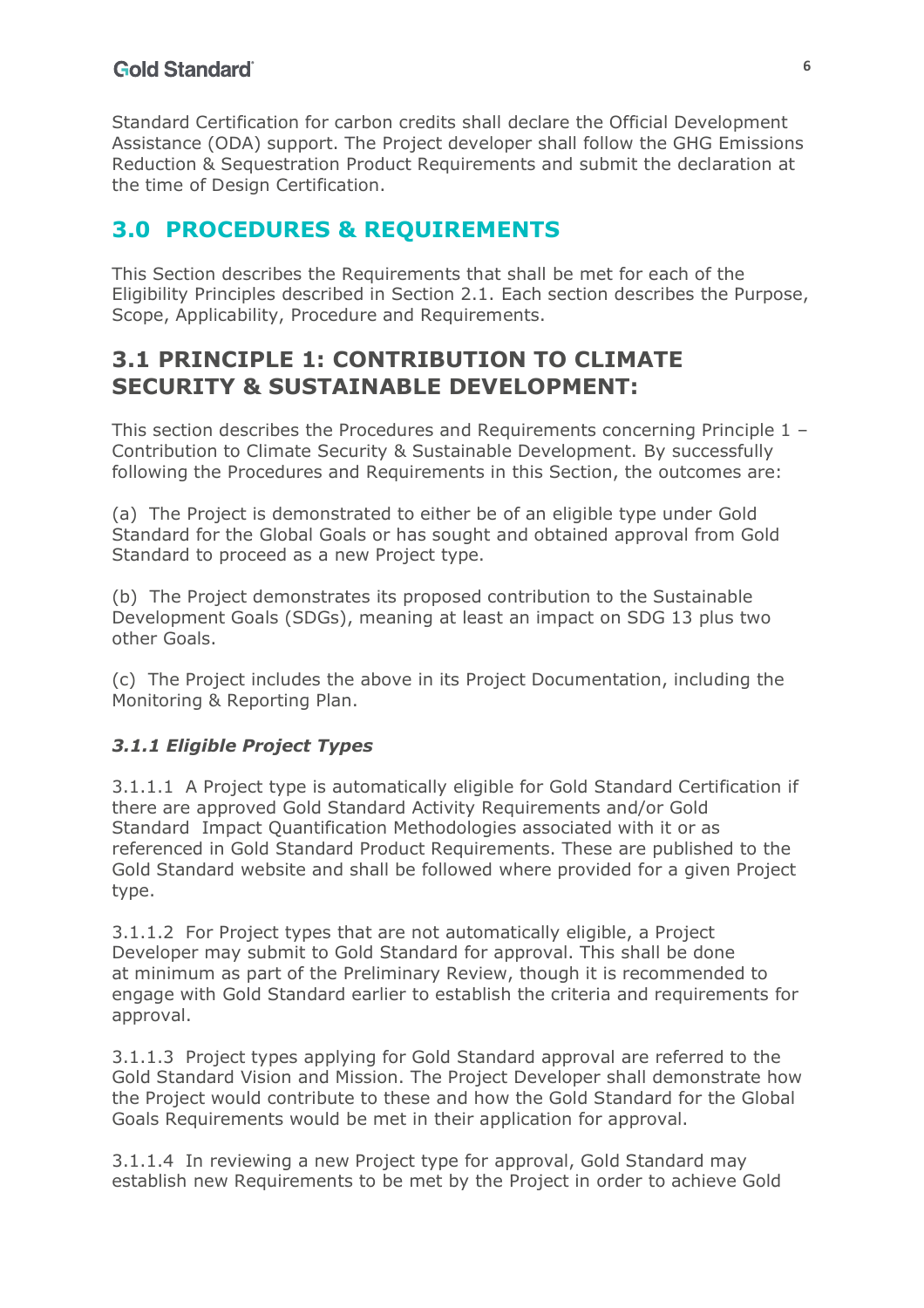Standard Design Certification and ongoing Gold Standard Certified Project status. Where required, Gold Standard shall engage expert peer reviewers to establish these Requirements, at the Project Developer's expense.

3.1.1.5 Gold Standard does not support Project types associated with geoengineering or energy generated from fossil fuel or nuclear, fossil fuel switch, or any project that supports, enhances or prolongs such energy generation. In certain cases, concerning energy efficiency involving fossil fuels (*for example, LPG stoves*), an exception is made. This is captured in the relevant Activity Requirements, Gold Standard Approved Methodologies and/or Product Requirements.

### *3.1.2 Definition of Baseline and Project Scenarios*

3.1.2.1 The Project shall define both the Baseline and Project Scenarios. These are defined as follows:

(a) Baseline Scenario:

The Baseline Scenario is defined as the reasonable, conservative scenario that would exist in the absence of the project. While setting the Baseline Scenario, the Project Developer shall consider the relevant applicable legislation and how effectively these are enforced.

(b) Project Scenario:

The Project Scenario is defined as the scenario that will exist once the Project is implemented and operational.

(c) Note that while not defined as a scenario, a consideration of the implementation and decommissioning (where relevant) phases of the project is also an important requirement within the Safeguarding Principles and Stakeholder procedures.

3.1.2.2 The defined Baseline and Project Scenarios shall be included in the Project Design Document and used to inform the other Principles outlined in this Section. The Baseline Scenario is also reviewed as part of Design Certification Renewal.

3.1.2.3 In certain cases Gold Standard methodologies allow for a Suppressed Demand baseline scenario to be assumed. In such cases, the application of Suppressed Demand baseline is limited to Small Scale Projects (as defined in the relevant Activity Requirements and/or Methodology). Where a Suppressed Demand baseline is applied, it is not possible to 'stack' Gold Standard Certified Impact Statements or Products as the definition of baseline may be contradictory.

#### *3.1.3 Contribution to Climate Security and the Sustainable Development Goals*

3.1.3.1 All Projects shall demonstrate a clear, direct contribution to sustainable development, defined as making demonstrable, positive impacts on at least three SDGs, one of which must be SDG 13 (defined herein as Emissions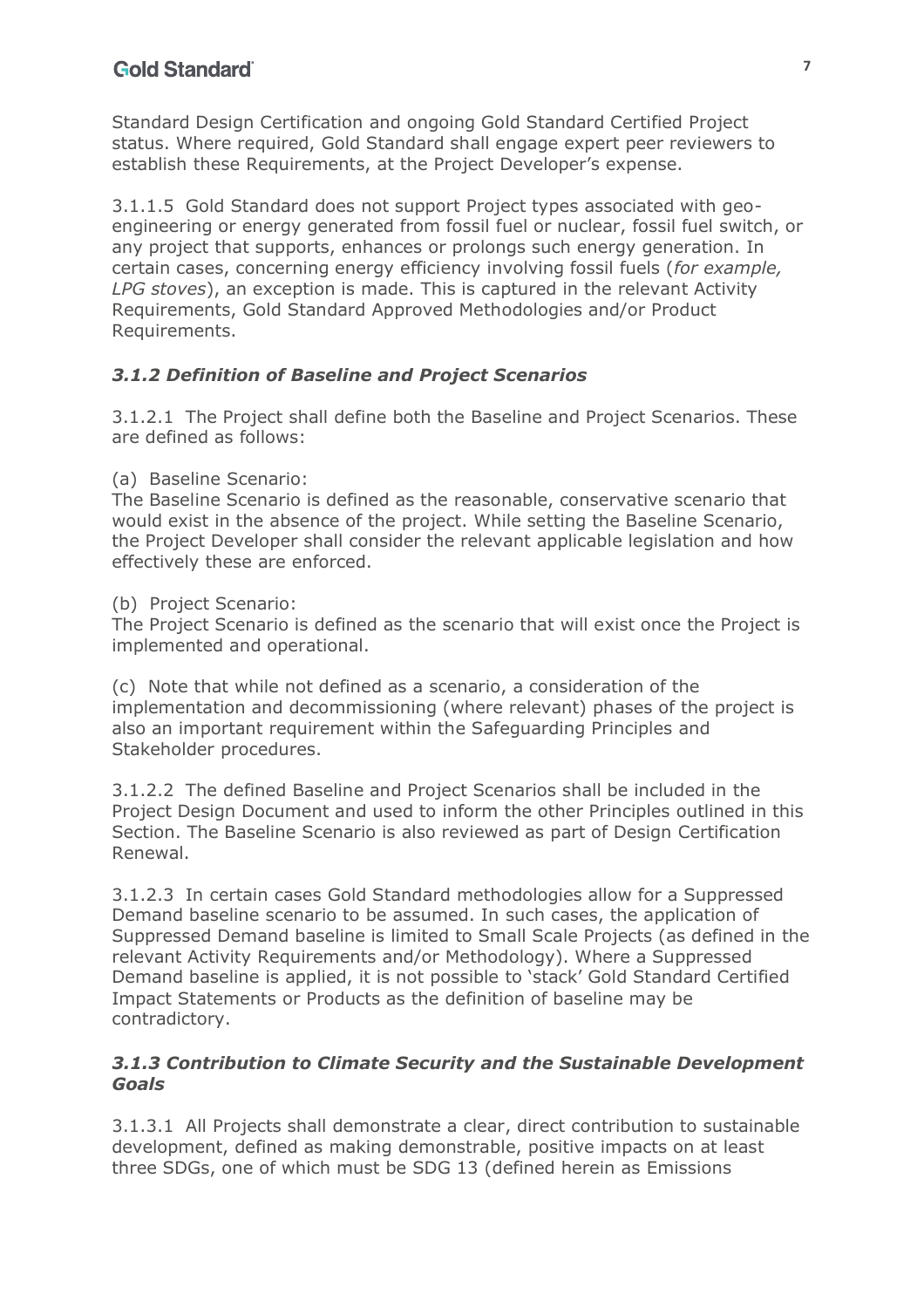Reductions or Removals and/or Adaptation to climate change). These are referred to as SDG Impacts.

3.1.3.2 SDG Impacts shall be a primary effect – an intentional, direct effect of the project and shall not be 'one off' or an effect generated in design, construction, distribution or start-up or decommissioning of the Project.

3.1.3.3 The Project shall define its SDG Impacts and set monitoring indicators to be included in the Monitoring & Reporting Plan. The following procedure shall be followed:

(a) Step 1: Identify the broad list of potential SDG Impacts provided by the Project by comparing the Project Scenario to the Baseline Scenario (note that multiple baseline scenarios may be relevant depending on the SDG Impacts and/or methodologies followed). All SDG Impacts shall be demonstrated as making a positive effect beyond what would reasonably be expected to occur in the Baseline Scenario.

(b) Step 2: Based on the potential SDG Impacts identified in Step 1, select the minimum 3 (including climate security) that meet the Requirements stated 3.1.3.2, above.

(c) Step 3: The Project Developer may choose from the following options to demonstrate SDG Impacts:

Option 1 – For any SDG Impact the Project Developer shall review the UN SDG Targets and Indicators from the relevant National SDG Indicators, or in their absence, the latest internationally adopted version or the latest version 'under consideration' where Indicators are not yet fully adopted. Select the three most relevant to the chosen SDG Impacts. Propose an Output Indicator and Justification Information that, combined, demonstrate how the Project positively impacts the chosen Sustainable Development Goal Indicator.

Option 2 – Follow a Gold Standard Approved SDG Tool for the demonstration of SDG Impact(s).

Option 3 – Follow a Gold Standard Approved Methodology, published or referenced via the Gold Standard website. These are typically used by Project Developers to achieve issuance of Gold Standard Certified Impact Statements or Products.

(d) Step 4 (where required): For certain SDG Impacts, an Expert Stakeholder Opinion and Recommendation may be required – See 3.3.

(e) Step 5: Include the Output Indicator, Justification and Monitoring Approach or the monitoring parameters for Gold Standard Approved SDG Tools or Methodologies in the Project Design Document Monitoring Plan to inform future Monitoring Reports.

3.1.3.4 As per Step 3, Option 3 above any one or more of the minimum three SDG Impacts chosen by the Project Developer may be undertaken by following a Gold Standard Approved Methodology. By following and achieving Certification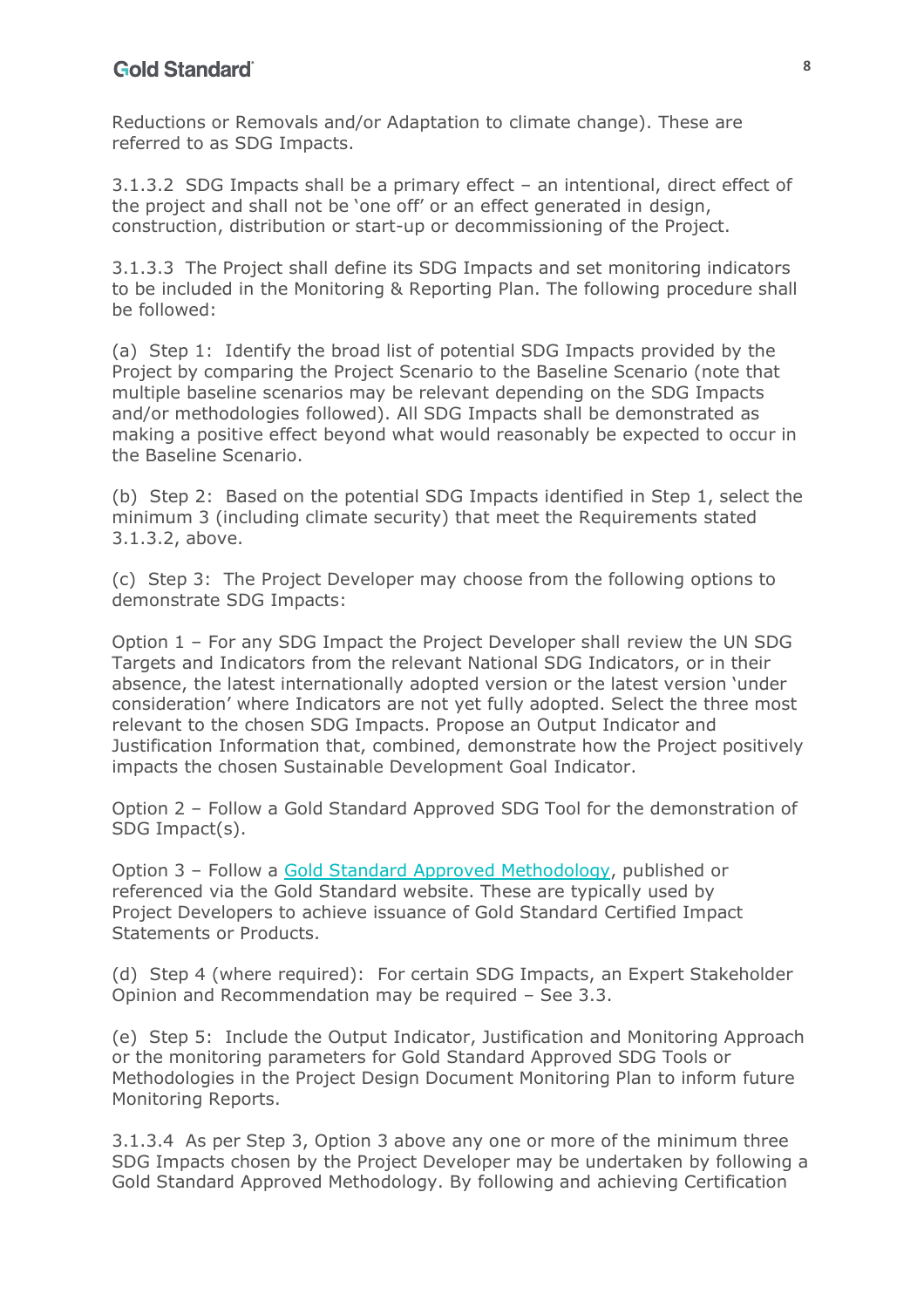under this approach, the Project Developer may be issued with Gold Standard Impact Statements or Products. These may either be selected from the existing Gold Standard Approved Methodologies available or the Project Developer may submit a methodology for review and approval by Gold Standard where appropriate.

Before proposing a new methodology, the Project Developer shall discuss and agree this with Gold Standard prior to commencement of development. It is possible to develop a Project and a Methodology concurrently.

3.1.3.5 Projects shall seek Expert Stakeholder opinion and recommendation for certain SDG Impacts. Those SDGs requiring Expert Stakeholder opinion are preidentified in specific Activity Requirements, though Gold Standard reserves the right to require an Expert Stakeholder comment or an adjustment of the SDG Impact claimed to safeguard credibility. For new project types, these shall be decided upon by Gold Standard prior to or during Preliminary Review. The Project Developer shall demonstrate that the Expert Stakeholder has confirmed that the impact is real and meets the Requirements of this section and that any recommendations have been considered and incorporated into the Project design.

#### *3.1.4 Process:*

3.1.4.1 For Stakeholder Consultation – See the Gold Standard Stakeholder Consultation & Engagement Procedure, Requirements & Guidelines.

3.1.4.2 Preliminary Review – The proposed SDG Impacts shall be provided in the Key Project Information and drafted so far as possible in the Project Design Document and Monitoring & Reporting Plan.

3.1.4.3 Validation and Design Review (Design Certification) – The proposed SDG Impacts shall be fully incorporated into the Project Design Document with evidence provided as per Section 3.1.3, above. The proposed parameters as per 3.1.3.3 (e), above shall be included in the Monitoring & Reporting Plan.

3.1.4.4 Verification and Performance Review (Performance Certification) – The Monitoring Report shall include reporting on the positive SDG Impacts and associated monitoring parameters.

3.1.4.5 Design Changes – during the project cycle, changes may occur to the design that was envisaged at Design Certification. Where these are considered material and permanent, they must be reflected in the project documentation. The procedure for design changes is included in Annex A of this document.

## **3.2 PRINCIPLE 2: SAFEGUARDING PRINCIPLES**

This section describes the Requirements concerning Principle 2 – Safeguarding Principles.

By successfully following the Procedures in this Section the outcomes are: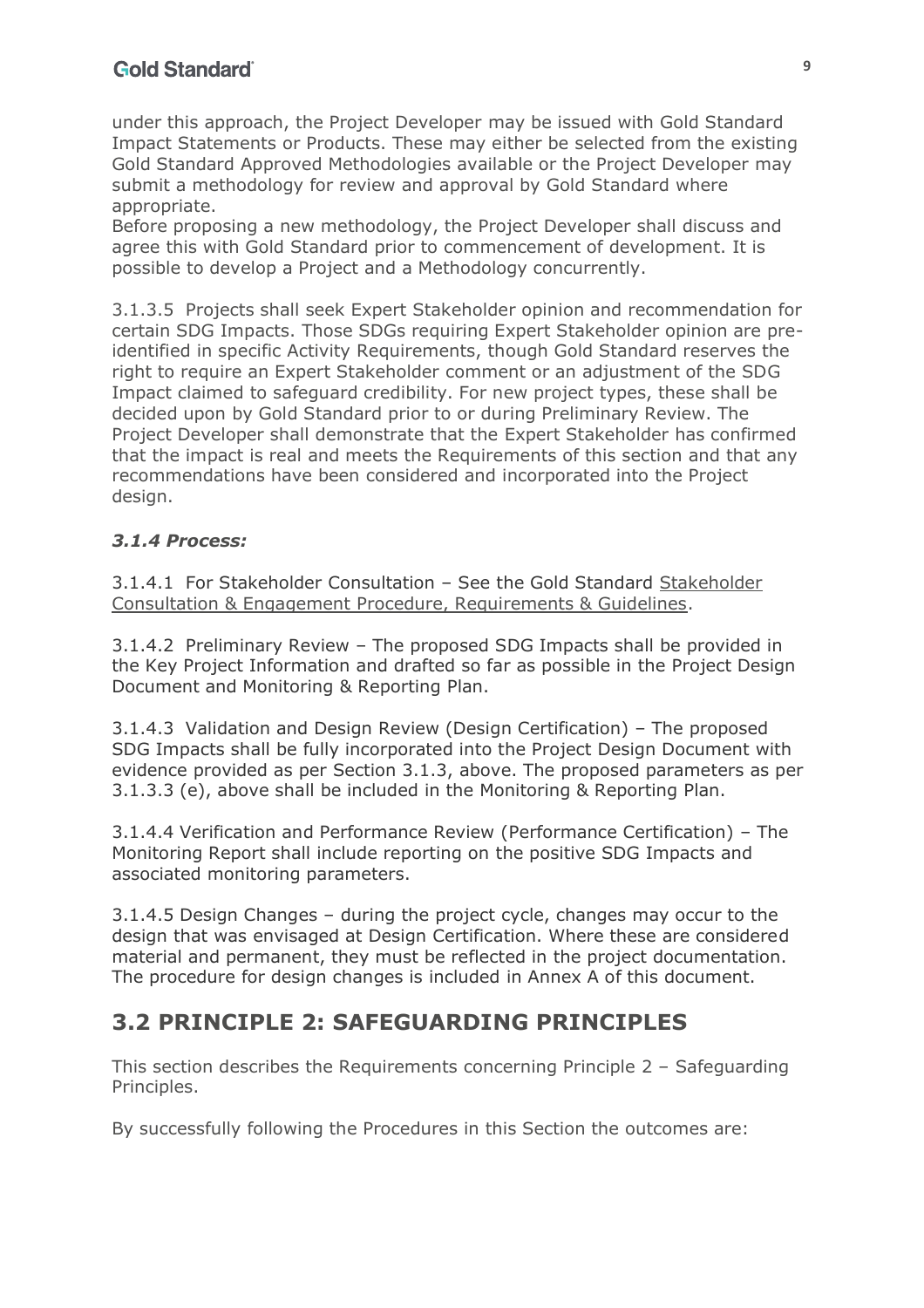(a) The Project completes a Safeguarding Principles Assessment as per the Gold Standard Safeguarding Principles & Requirements to define the relevance of the different Requirements to the Project (note, further guidance is also provided in specific Activity Requirements).

(b) The Project demonstrates how all relevant Requirements will be met.

(c) The above is included in the Project Design Document, including the Monitoring & Reporting Plan.

### *3.2.1 Safeguarding Principles Procedure*

3.2.1.1 Referring to the Gold Standard Safeguarding Principles & Requirements document – all Projects shall undertake an upfront assessment against the Gold Standard Safeguarding Principles and implement their Project in accordance with the stated Requirements. The assessment shall apply to the Project Scenario, though certain Assessment Questions and Requirements involve a comparison to the Baseline Scenario(s) and/or the implementation or decommissioning phases of a Project.

3.2.1.2 All Safeguarding Principles and Requirements shall apply to all Projects (including those noted as Not Relevant below); however, in order to make the Assessment more practical, the Assessment in combination with specific Activity Requirements shall define the Requirements per Assessment Question that are answered:

(a) 'Yes' – Meaning that the risk or expected issue identified in the Assessment Question is relevant to the Project and context. The Requirements shall apply and adherence shall be demonstrated. They must be included in the Monitoring & Reporting Plan and future Monitoring Reports.

(b) 'Potentially' – Meaning that the risk or expected issue may be relevant at some point in the Project's cycle but is not necessarily relevant now and/or may never arise. The Requirements apply but the Project Developer may justify why these Requirements do not need to be demonstrated as being met.

(c) 'No' – Meaning that the risk or expected issue is not relevant to the Project. Justification shall be provided to support this conclusion, with evidence provided where required.

3.2.1.3 A number of Safeguarding Principles require the opinion and recommendations of an Expert Stakeholder. These are pre-identified in the Safeguarding Principles Procedure and in specific Activity Requirements.

#### *3.2.2 Process*

3.2.2.1 For Stakeholder Consultation – See the Gold Standard Stakeholder Consultation & Engagement Procedure, Requirements & Guidelines.

3.2.2.2 Preliminary Review – A draft Safeguarding Principles Assessment shall be provided, so far as possible, in the Project Design Document.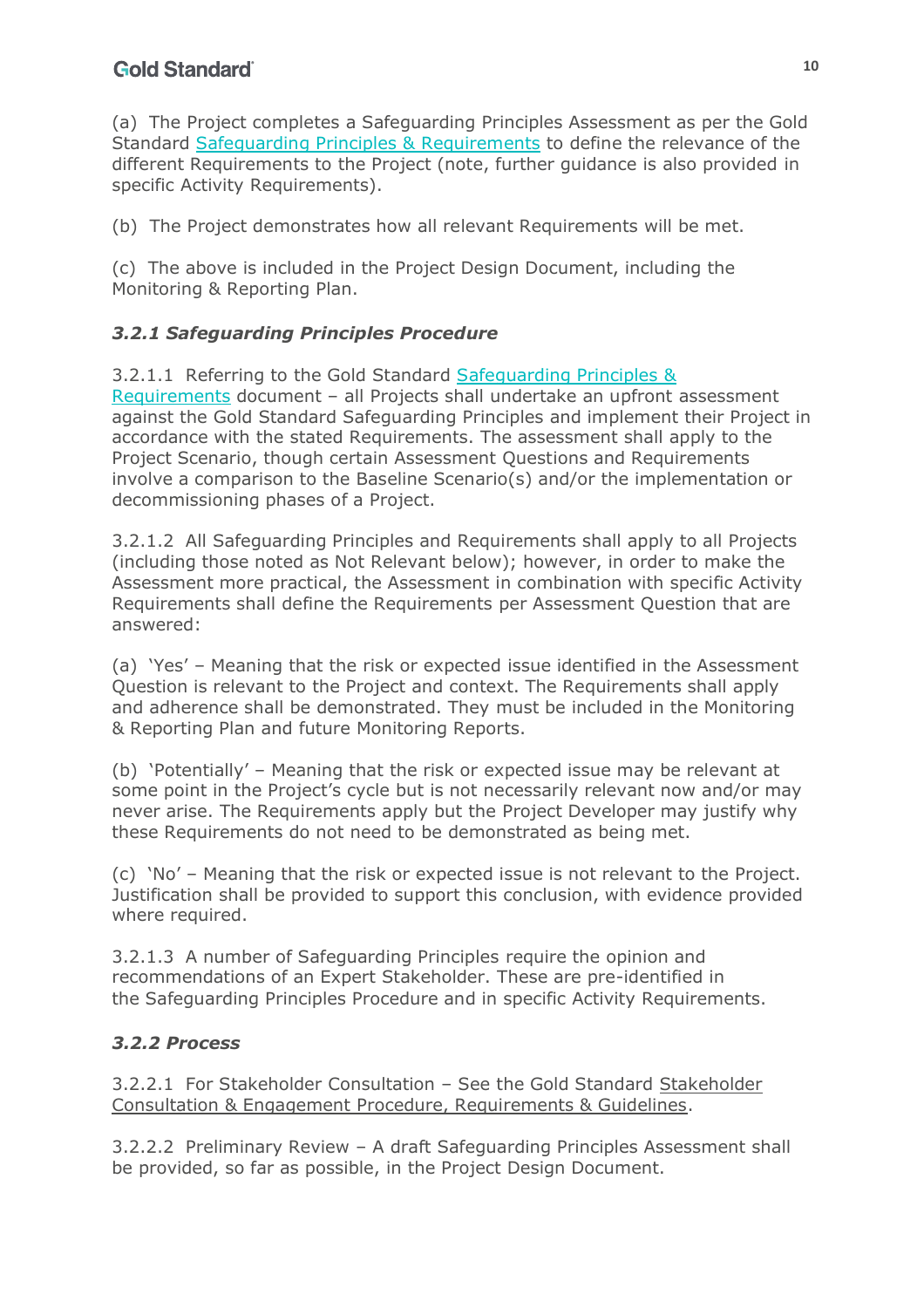3.2.2.3 Validation and Design Review (Design Certification) – The Safeguarding Principles Assessment and evidence of conformity to the associated Requirements shall be included in the Project Design Document, including the proposed monitoring parameters in the Monitoring & Reporting Plan. The Monitoring & Reporting Plan shall capture any Safeguarding Principle Requirements parameters that are required to be monitored and reported upon and/or reassessed in future, in line with the Gold Standard Safeguarding Principles procedure. This shall be used to inform the ongoing Monitoring Reports and Verification and Performance Review processes.

3.2.2.4 Verification: The Monitoring Report shall include reporting on Safeguarding Principles and Requirements and the associated monitoring parameters.

# **3.3 PRINCIPLE 3: STAKEHOLDER INCLUSIVITY**

This section describes the Procedures and Requirements concerning Principle 3 - Stakeholder Inclusivity. Further information is provided in the Gold Standard Stakeholder Consultation Procedure, Requirements and Guidance document.

By successfully following the Procedures and Requirements in this Section, the outcomes are:

(a) The Project demonstrates how it has identified, engaged and consulted with Relevant Stakeholders. Where required, Expert Stakeholders are engaged in the process.

(b) The Project demonstrates the records of the consultation and how the outcomes of consultation have positively influenced the Project design and implementation.

(c) The Project demonstrates that stakeholder concerns have been addressed and any disputes have been resolved.

(d) The Project demonstrates that an appropriate system for the ongoing capture, recording and responding to stakeholder concerns is developed.

(e) The above is captured in the Project Design Document, including the Monitoring & Reporting Plan.

### *3.3.1 Stakeholder Engagement & Consultation*

3.3.1.1 All Projects shall conduct Stakeholder Consultation and ongoing engagement process in line with the Gold Standard Stakeholder Consultation & Engagement Procedure, Requirements & Guidelines.

3.3.1.2 The Project Developer shall identify and inform all relevant (local, affected and interested) stakeholders, including relevant local and national authorities, the Gold Standard Secretariat and all Gold Standard NGO Supporters active in the host country of the Project.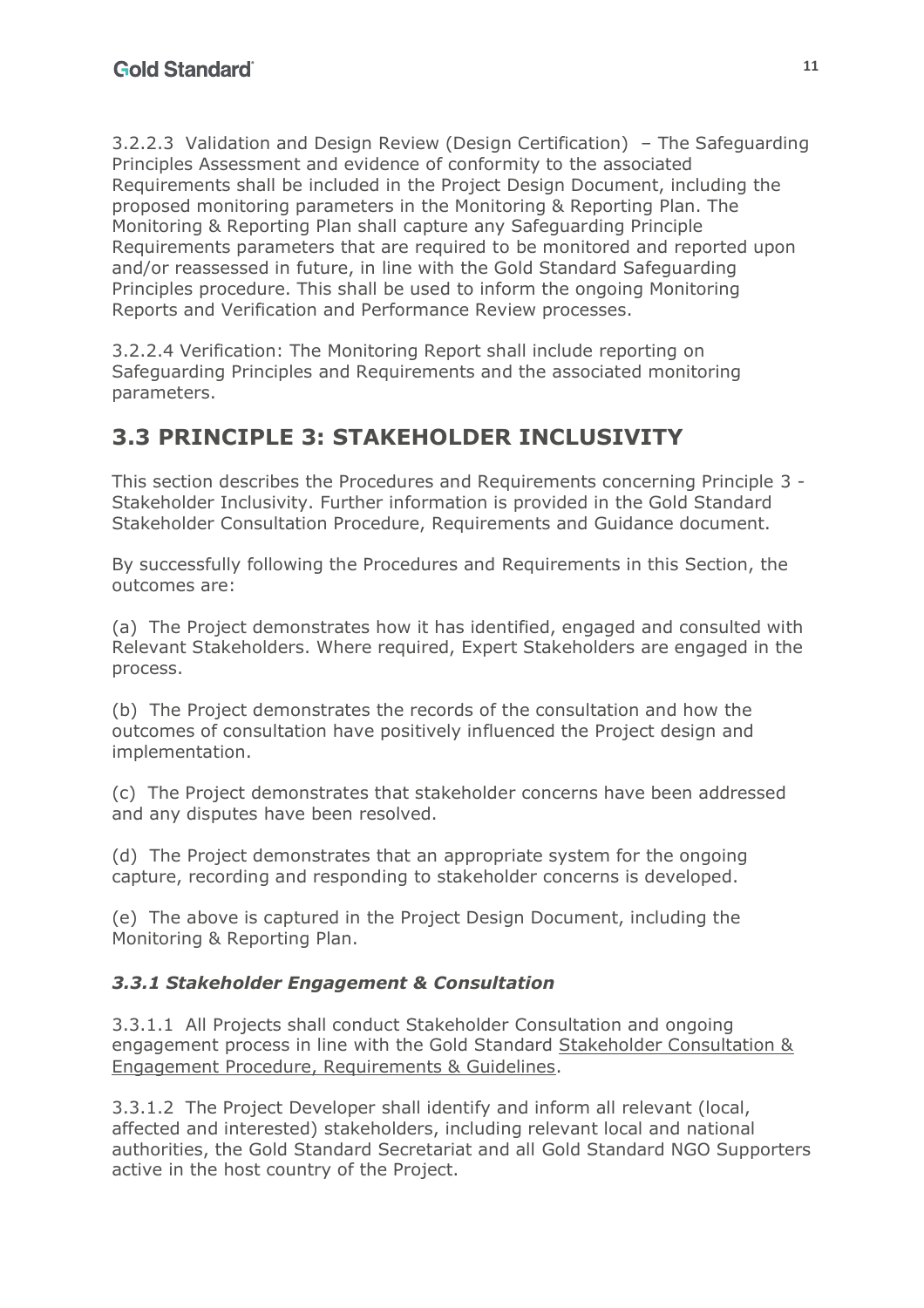3.3.1.3 The Stakeholder Consultation shall be conducted prior to the start date of the Project (see Section 3). If the Consultation is conducted after the start date, the Project Developer shall provide further explanation of how comments received during the Consultation are taken into account and implement a Grievance Mechanism in line with the Gold Standard Stakeholder Consultation & Engagement Procedure, Requirements & Guidelines.

3.3.1.4 The Stakeholder Consultation shall include at least one public in-person meeting and one Stakeholder Feedback Round of lasting a minimum of 2 months. These shall be open to anyone wishing to attend and shall be conducted in accordance with the Gold Standard Stakeholder Consultation & Engagement Procedure, Requirements & Guidelines.

3.3.1.5 The Project Developer shall share the information on Project, its objective, scale and duration, contribution to sustainable development and safeguards reports the to ensure that stakeholders are actively involved in the Project from the beginning thus enabling stakeholders to influence the Project design and implementation.

3.3.1.6 In addition to seeking the views of relevant (interested and affected) stakeholder inputs, certain Safeguarding Principles and SDG Impacts may require the opinion and recommendations of Expert Stakeholders (these are stated in specific Activity Requirements or in the Safeguarding Principles Procedure). These may be sought any time during the Project design and consultation but it is recommended that they are sought during the 1st phase of consultation. It is a requirement that the Project demonstrate how the opinions and recommendations of Expert Stakeholders are incorporated into the Project design.

3.3.1.7 Where a given Safeguarding Requirement, SDG Impact or other topic requires the input of an Expert Stakeholder, they shall be appointed directly by the Project Developer. Expert Stakeholders shall be demonstrated to be fully independent of the Project and the Project Developer and to confirm in writing to Gold Standard that they have no Conflict of Interest or other financial interest in the Project, Project Developer or associated organisations. Expert Stakeholder advice shall be provided with the Project Documentation and shall be unedited.

3.3.1.8 Expert Stakeholders are not necessarily required to attend face-to-face consultation meetings but must be provided with sufficient information to form opinions and recommendations concerning the Project. This shall be provided in the form of written feedback that must be provided for Validation along with evidence as to how the feedback has been addressed and incorporated into the Project design.

3.3.1.9 Where the VVBs and/or Gold Standard deem it necessary, further queries shall be raised with the Expert Stakeholder who shall be retained by the Project Developer accordingly.

3.3.1.10 The Project shall have a formal input, feedback and grievance mechanism in place in accordance with Stakeholder Procedure and Guidelines. This mechanism shall be described during the Stakeholder Consultation and in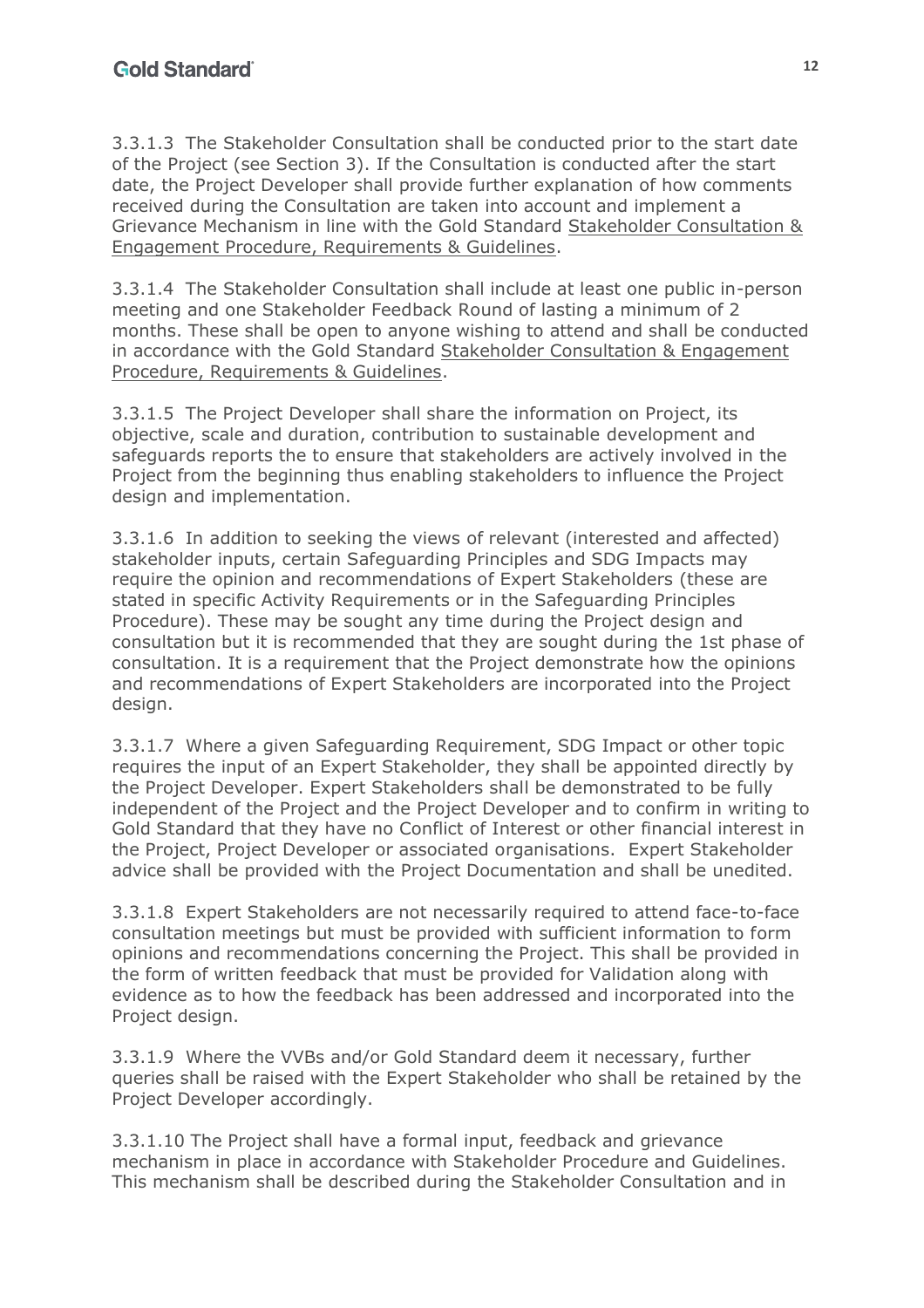line with the Gold Standard Stakeholder Consultation & Engagement Procedure, Requirements & Guidelines.

#### *3.3.2 Process:*

3.3.2.1 Preliminary Review: A report of the Consultation process, including consultation feedback and how this was incorporated into the design of the Project, shall be included in the Project Design Documentation and the Monitoring & Reporting Plan. These shall be included for submission for Preliminary Review.

3.3.2.2 Validation and Design Review (Design Certification): As per Preliminary Review, report shall be fully complete.

3.3.2.3 The Monitoring Report shall include an update on stakeholder feedback received during the period and any actions taken in response. It shall also review the relative successes and failures of the ongoing stakeholder feedback mechanism and any proposals for improvement.

## **3.4 PRINCIPLE 4: DEMONSTRATION OF REAL OUTCOMES**

This section describes the Procedures and Requirements concerning Principle 4 – Demonstration of Real Outcomes. This Principle represents the Gold Standard Project cycle and the timescales and frequency for Certification.

By successfully following the Procedures and Requirements in this Section the outcomes are:

(a) The Project develops Project Documentation, including Key Project Information, Project Design Document and Monitoring and Reporting Plan.

(b) The Project undertakes Design Certification by engaging a VVB and undergoing Validation and a Design Review.

(c) The Project provides ongoing Annual Reporting.

(d) The Project undertakes Performance Certification by engaging a VVB and undergoing Verification and a Performance Review.

(e) The Project undertakes Design Certification Renewal every five years, except for Transition projects i.e., projects transitioning from earlier versions of Gold Standard shall maintain their existing crediting renewal cycle.

(f) VVBs shall conduct a site-visit as part of the validation and verification of Gold Standard projects.

#### *3.4.1 Gold Standard Project Cycle*

3.4.1.1 Gold Standard for the Global Goals Project Certification is based on a five year renewable certification cycle, with key features as follows: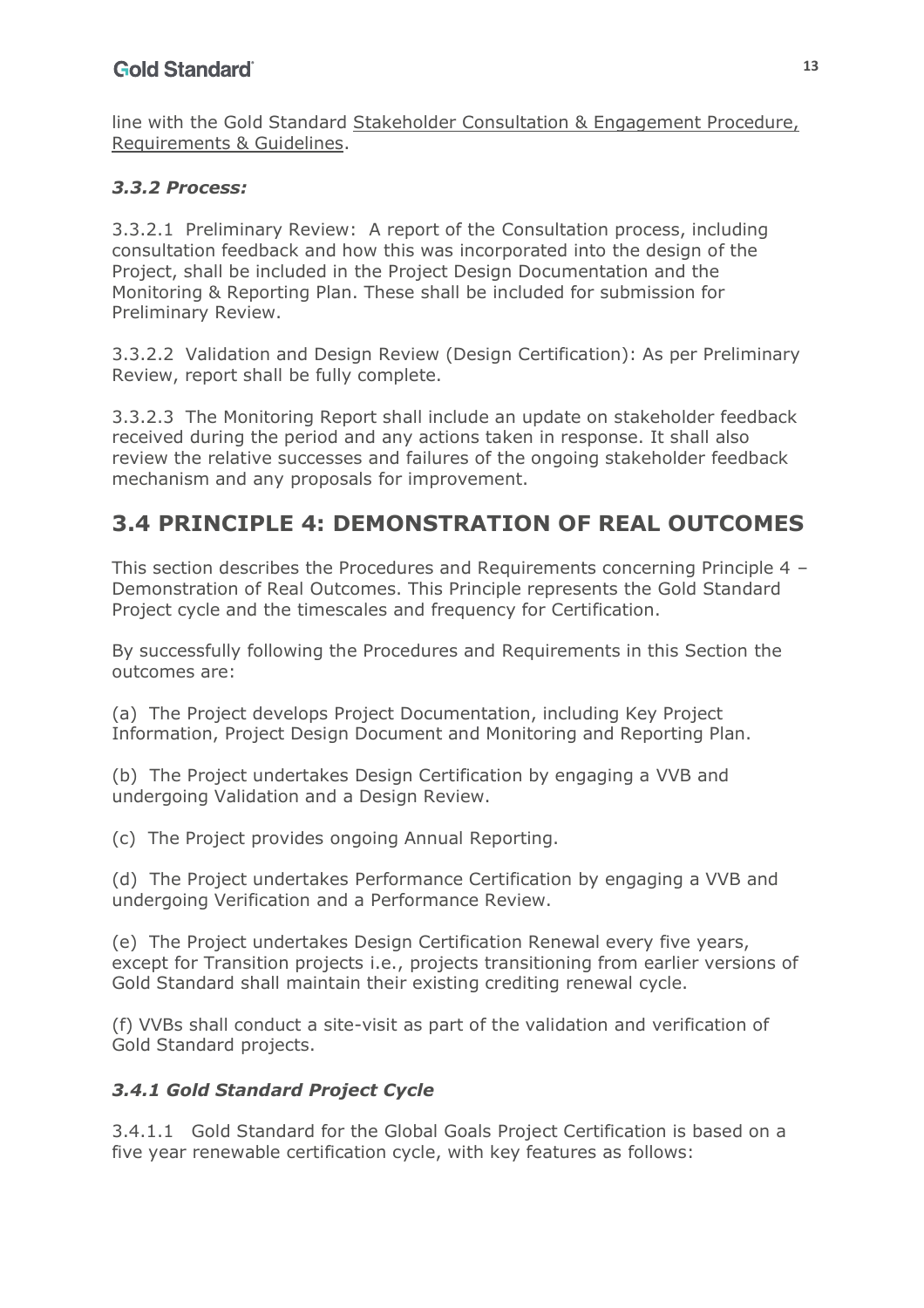– All Projects must LIST with the Gold Standard by undertaking a Preliminary Review and uploading Key Project Information, draft Project Design Document and completed Stakeholder Consultation Report.

– Projects may then seek Gold Standard Certified Design status by successfully completing Validation (within two years of the date of Listing) and a subsequent Design Review.

– New projects attaining Gold Standard Certified Design status then enter a 5 year renewable certification cycle wherein for each five year period they must undergo Verification and Performance Review to achieve Gold Standard Certified Project status and where sought Issuance of Gold Standard Certified Impact Statements And Products.

 $-$  To retain Certified Design status at the  $5<sup>th</sup>$  year, all Projects must undergo Design Certification Renewal by updating information and baseline. Transition projects shall follow their existing crediting renewal cycle for Design Certification Renewal.

– The number of Performance Certifications in a 5 year certification cycle is not limited although it must take place at least once, no later than two years after Project implementation or Design Certification, whichever is later. In case of Design Certification Renewal, it must take place no later than two years after Design Certification Renewal.

– Transitioning project, maintaining their existing crediting cycle shall undergo for performance certification no later than the first two years after project implementation or design certification, whichever is later, and once every three years after that, unless the Verifier provides a convincing case for less frequent visits as part of the Verification Report

– The maximum number of Design Certification Renewals and whether a certain number or automatic or reduced in scope is governed by individual Activity Requirements and/or Product Requirements. In the absence of any such stated Requirement, a Project is limited to one Renewal (i.e. maximum 10 years Certification). Transition projects shall maintain their existing crediting cycle and maximum crediting periods upon transition to Gold Standard for Global Goals following GHG Emissions Reductions & Sequestration Product Requirements.

– Specific requirements apply in areas such as conflict and emergency zones as per Annex B of this document.

3.4.1.2 The following process flow shows the Project Cycle for a typical Project Certification: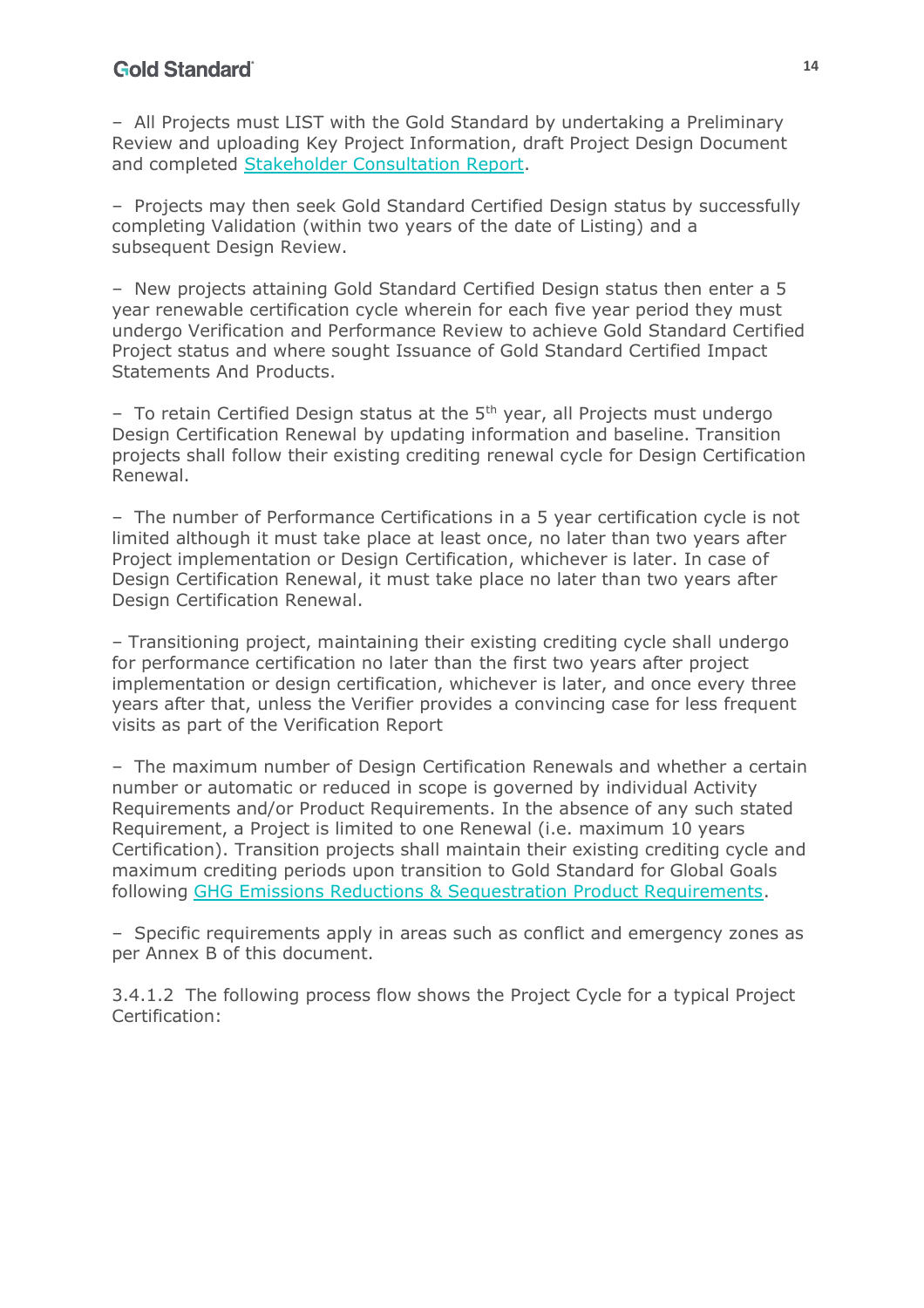

### *3.4.2 Development of Monitoring and Reporting Plan*

3.4.2.1 Projects shall produce a Monitoring & Reporting Plan as part of the Project Design Document that includes a detailed approach to the following:

(a) Monitoring and reporting of parameters identified for positive SDG Impacts.

(b) Monitoring and reporting of parameters associated with any Requirements and re-assessments highlighted by the Safeguarding Principles Assessment.

(c) Monitoring and reporting of Stakeholder Engagement, feedback, grievances and any action taken, including as recommended by any Expert Stakeholder.

(d) Any monitoring requirements and parameters in any Gold Standard Approved Methodology, Tool and/or Product Requirements selected.

3.4.2.2 For each monitored parameter from (a) to (d) above the following information shall be provided in the Monitoring Plan:

(a) Metric or variable that shall be monitored and reported.

(b) Frequency of monitoring and reporting against each parameter.

(c) Method of collection of information and identification and details of the organisation or individuals involved in the collection.

(d) Any quality control approaches for the proposed data collection and reporting.

(e) Any ethical restrictions on the collection and/or reporting of collected information.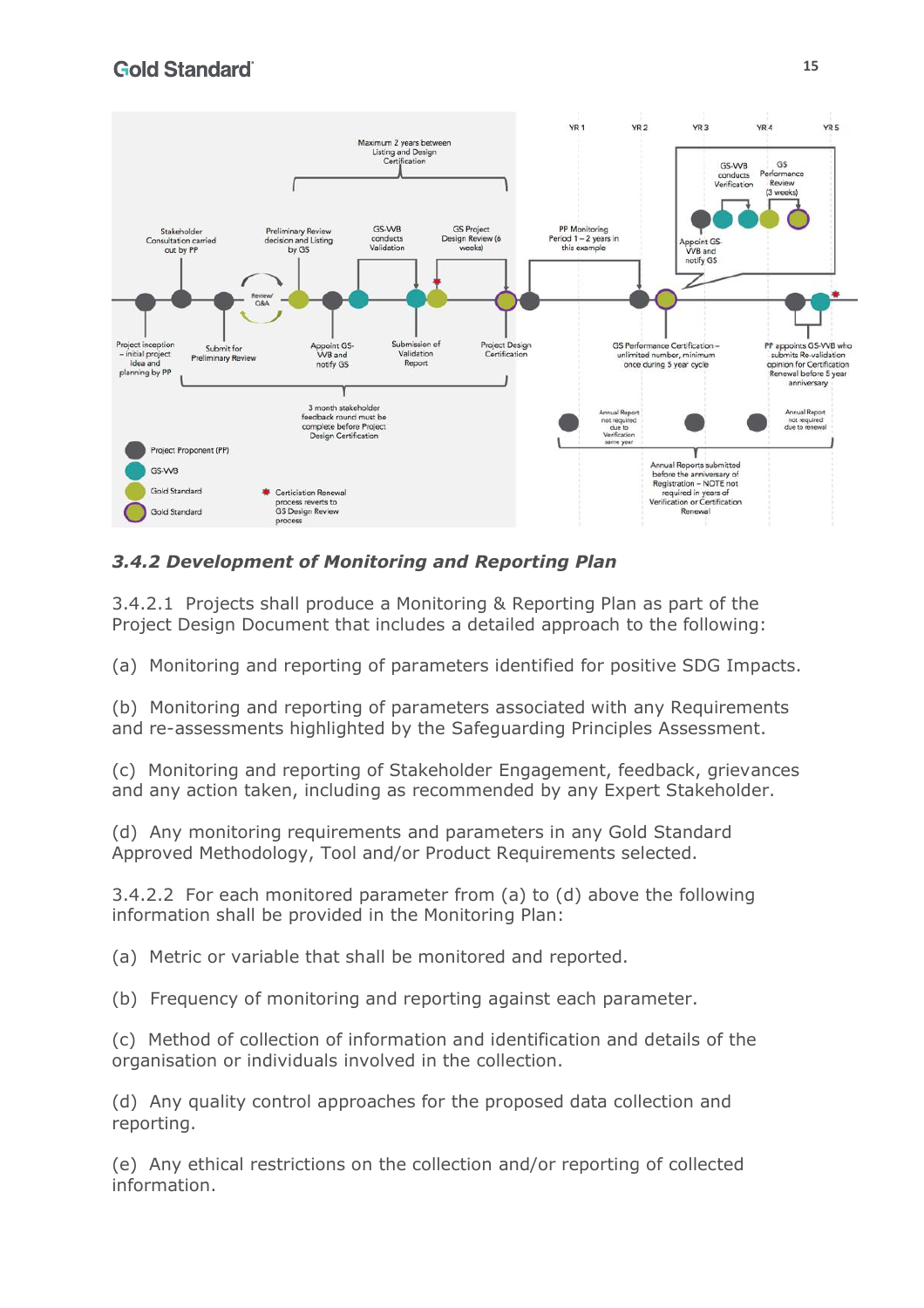3.4.2.3 The Project Monitoring & Reporting Plan shall be presented as part of the Project Documentation for Validation and shall form the basis of ongoing Monitoring Reports that shall be presented for Verification.

## *3.4.3 Project Start Date*

3.4.3.1 Project Start Date: The Project start date shall be the earliest date on which the Project Developer has committed to expenditures related to the implementation of the Project. This does not include the purchase or option to purchase the land upon which a Project is intended to take place.

3.4.3.2 Examples of start date may be the date on which contracts have been signed for equipment or construction/operation services required for the Project. Minor pre-Project expenses, such as the contracting of services /payment of fees for feasibility studies or preliminary surveys, shall not be considered in the determination of the start date as they do not necessarily indicate the commencement of implementation of the Project.

3.4.3.3 Note that the Project start date definition and requirements may differ under certain Activity or Product Requirements.

### *3.4.4 Preliminary Review*

3.4.4.1 The Preliminary Review is conducted once at the outset (i.e., at an early stage of project design and before Listing on the Gold Standard Registry, see below) of a Project. During the Preliminary Review, Gold Standard conducts a desk review of the Key Project Information and Draft Project Design Document. This review considers whether the Project has the potential to conform to the Gold Standard Requirements and may therefore progress to Listed status.

3.4.4.2 The Preliminary Review includes a desk review of Project Eligibility Principles as well as Methodology applicability amongst other matters, based on the Key Project Information, draft PDD and Stakeholder Consultation Report. It involves one of the pathways below, dependent on the type of activity. Gold Standard shall decide which pathway a Project is required to undertake, though guidelines are provided as follows:

(a) Pathway 1 – This pathway is for regular and retroactive cycle, eligible project types unless otherwise stated in the Activity Requirements. Note that certain Project Types require certain details to be checked and resolved more thoroughly during the Completeness Check pathway. These are stated in the Activity Requirements.

(b) Pathway 2 – Detailed Preliminary Review – In this pathway, Gold Standard conducts a more thorough check of the documentation. The application of a Detailed Preliminary Assessment is at the discretion of Gold Standard, though typically is required for early users of a new Project Type, Methodology or Product. The Detailed Preliminary Review period is 4 weeks, conducted by Gold Standard.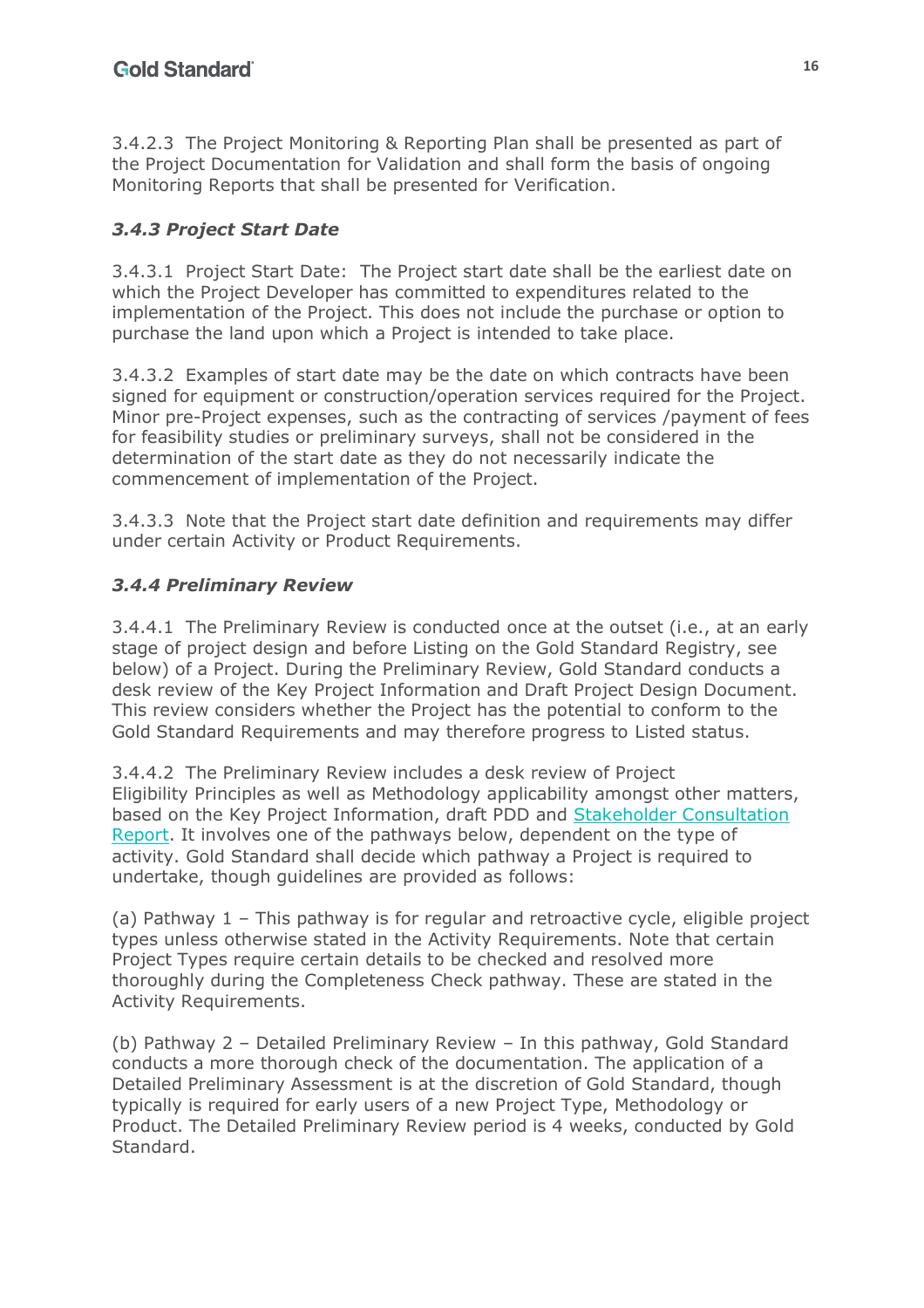3.4.4.3 CARs/FARs/OBs may be raised during this review that must be addressed during Validation. However, matters pertaining to Eligibility Principles shall be addressed prior to Listing. The Completeness Check pathway consists of a Preliminary Review period of 2 weeks, conducted by Gold Standard.

3.4.4.4 The Preliminary Assessment starts when the Project Developer has:

(a) signed and submitted the 'Terms and Conditions,' AND

(b) submitted the Project Documentation (see 6, below), AND

(c) paid the fee for the Preliminary Review where required.

3.4.4.5 The outcome of the Preliminary Review may be:

(a) a successful Review without any likely or potential CARs, FARs or OBs identified, OR

(b) a successful Review with likely or potential CARs, FAR s or OBs identified but that are not required to be resolved prior to Listing, OR

(c) an unsuccessful Review with at least one potential NC identified. With either outcome 5.a or 5.b the Project may progress to Listing, as per Section 3.4.5, below.

3.4.4.6 The minimum requirements for submission of Project Documentation includes Key Project Information and a substantially completed Project Design Documentation submission that captures:

(a) Fully completed details required under Section 2 – Eligibility Criteria.

(b) A Stakeholder Consultation Report as defined under the Gold Standard Stakeholder Consultation & Engagement Procedure, Requirements & Guidelines.

(c) A substantially completed Safeguarding Principles Assessment (meaning the majority completed, including any key matters that relate to the project type or context) including any Expert Stakeholder opinions and recommendations.

(d) Defined SDG Impacts including any Expert Stakeholder opinions and recommendations sought.

(e) Confirmation of certification pathway and any Gold Standard Approved Methodologies and Product Requirements followed including a demonstration of Financial Additionality where required.

(f) A draft Monitoring Plan.

3.4.4.7 During the Preliminary Review step, Gold Standard may identify any further matters that require Expert Stakeholder opinion and recommendations not already pre-identified.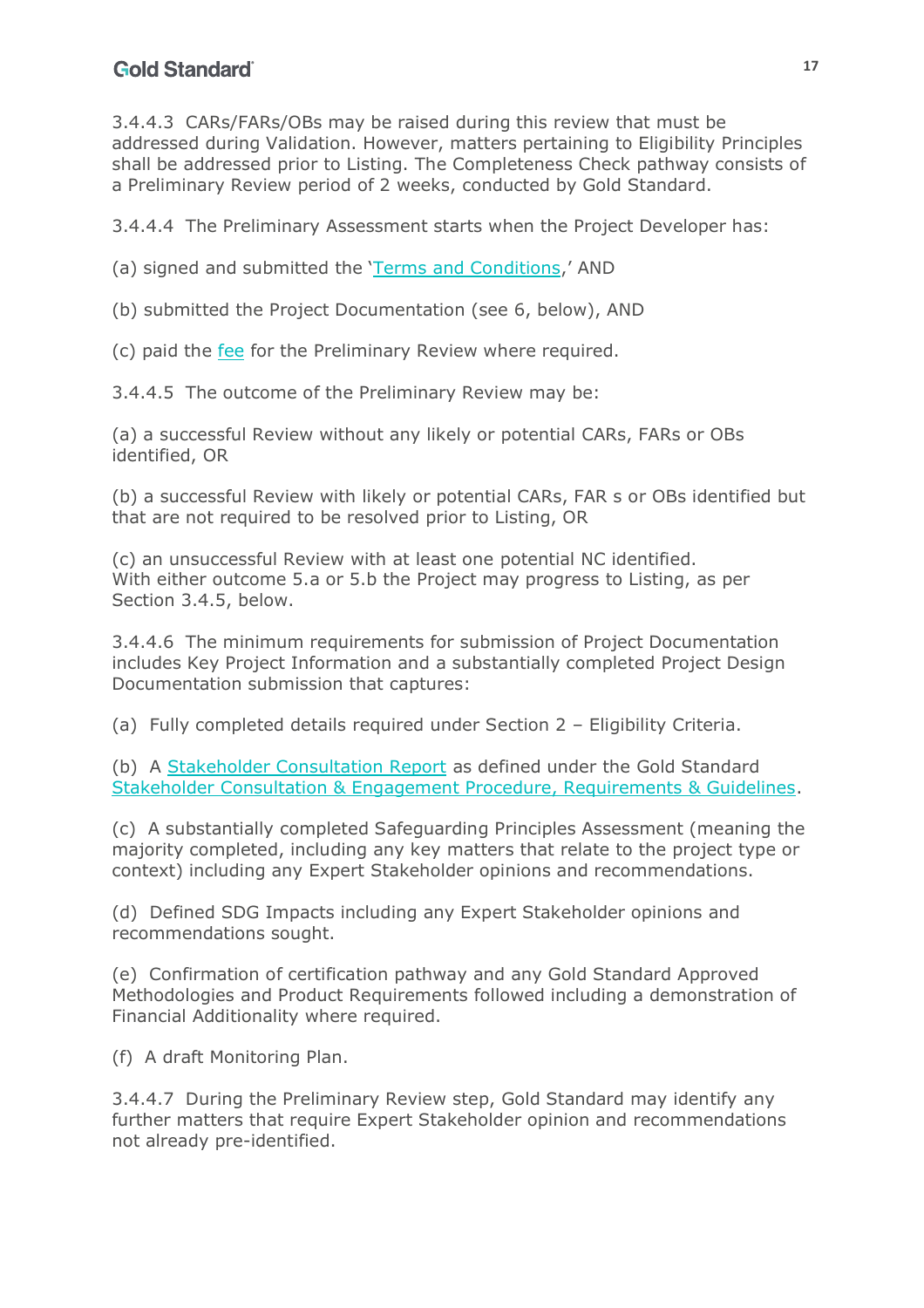3.4.4.8 The Preliminary Review is intended as a guide to the Project Developer and does not represent a Certification review or result in Certification. It does not guarantee that a Project shall be successful in Validation or Design Review or ongoing Verification and Performance Review. Neither does it guarantee that further issues or alternative interpretation will arise later. The CARs, OBs and FARs are indicative only; further matters may be raised or interpreted differently by the VVB and/or Gold Standard during the Project Cycle.

### *3.4.5 Listing*

3.4.5.1 With a successful Preliminary Review, the Project will obtain 'Listed' status in the Gold Standard Registry. This means that:

(a) The Key Project Information, draft Project Design Documentation and supporting documentation are made publicly available, AND

(b) The Project Developer may promote the Project according to the Gold Standard Claims Guideline as appropriate for Listed status Projects.

(c) The Project may proceed to Validation.

3.4.5.2 Listed status does not constitute or convey Certification and does not provide any guarantee that the Project will ultimately achieve Certification.

#### *3.4.6 Validation and Design Review (Design Certification):*

3.4.6.1 Validation is conducted by a VVB who assesses the up-front design and monitoring plan for a Project against the Eligibility Principles, Criteria and Requirements. This includes Validation of:

(a) The Project Documentation including the Project Design Document and Monitoring & Reporting Plan, including any updates to the Key Project Information since Listing.

(b) Any supporting information required by any aspect of Gold Standard or included by the Project Developer as containing evidence of conformity to all applicable Gold Standard Requirements.

3.4.6.2 Following Listing, a Project may proceed to Validation, followed by Design Review to achieve Gold Standard Certified Design status.

3.4.6.3 The Project shall complete Validation (defined as the date of submission of Validation Report by the VVB) within two years of successfully completing Preliminary Review.

3.4.6.4 Validation shall be carried out by a VVB. The VVB shall be appointed directly by the Project Developer, selected from the list of approved VVBs, eligible for the Project type and pathway proposed. The VVB appointment shall include for responding to clarifications, queries, OBs, FARs and CARs raised by Gold Standard during Design Certification Review.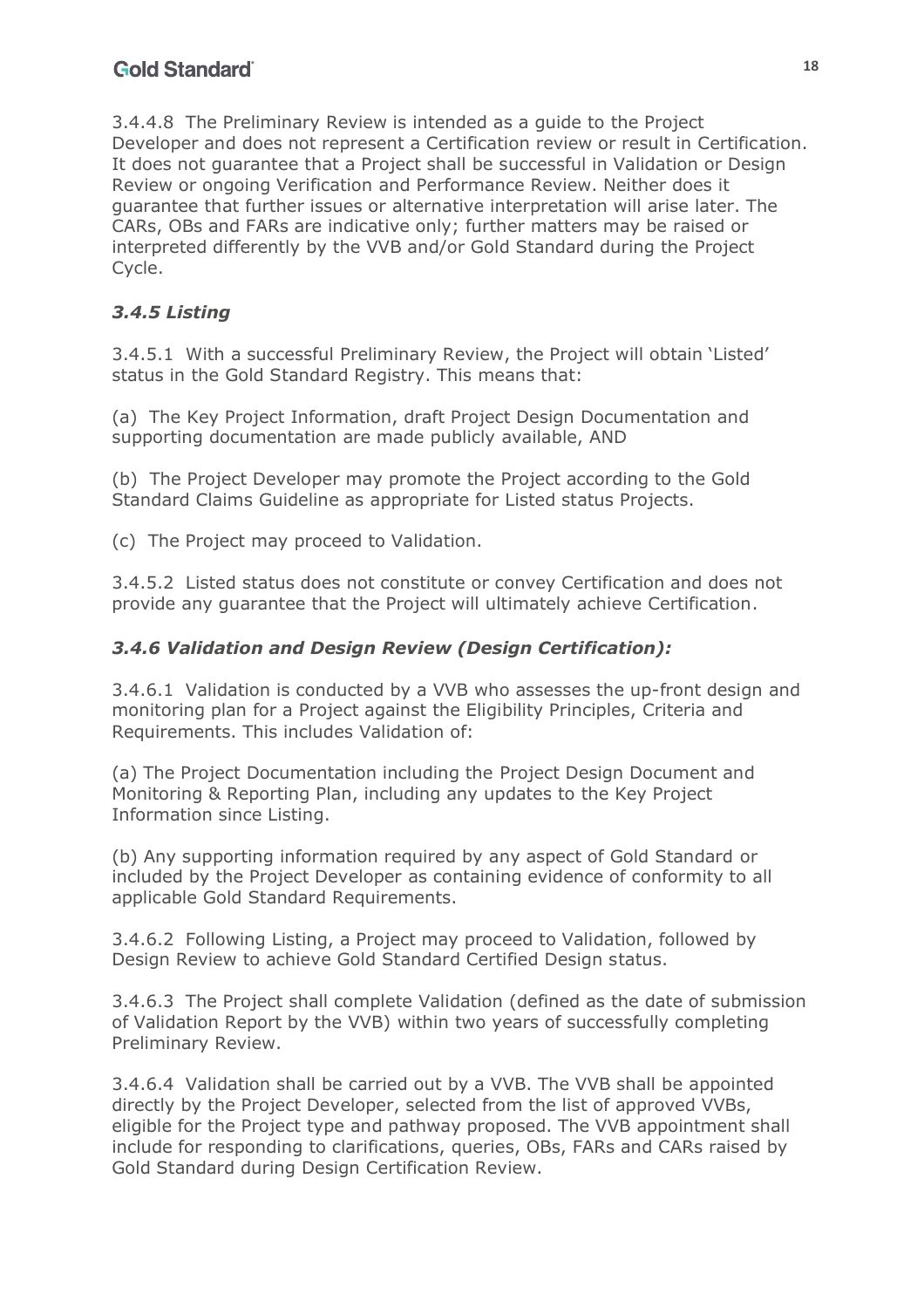Validation begins when:

(a) The Project Developer has contracted an eligible, approved VVB, AND

(b) The Project Developer has submitted full Project Documentation and Supporting Documents to the VVB, AND

(c) The Project Developer has notified Gold Standard of the commencement of Validation and the indicative date for completion and submission.

3.4.6.5 Validation ends when the VVB has conducted a site visit and submitted a complete Validation Report, with no open NCs and/or CARs in the opinion of the VVB, to Gold Standard.

3.4.6.6 Design Review: Following submission of the Validation Report by the VVB and payment of any relevant fee by the Project Developer, Gold Standard conducts a Design Review of the Project Documentation and Validation Report. During the Design Review the Project Documentation is also open to Technical Advisory Committee and NGO Supporter comment.

3.4.6.7 The Design Review period concludes at the later of either 4 weeks post commencement of review or when all CARs are closed. The services of the VVB shall be retained by the Project Developer to respond to clarification requests and CARs raised by Gold Standard and until the Design Certification decision.

3.4.6.8 The date of Design Certification is the last day of the Design Review period, even if the review itself extends beyond this date (i.e., the date of Design Certification is retrospectively confirmed).

3.4.6.9 The positive conclusion of the Design Review period shall result in Gold Standard Certified Design status.

This means that:

(a) The Project Design Document, supporting documentation, Monitoring & Reporting Plan and final Validation Report shall be made public (unless otherwise agreed with Gold Standard, for example in the case of commercially or personal security sensitive information).

(b) The Project becomes eligible for Performance Certification.

(c) The Project Developer may promote the Project according to the Gold Standard Claims Guidelines as appropriate for Gold Standard Certified Design status Projects.

#### *3.4.7 Regular vs Retroactive:*

3.4.7.1 Design Certification may take place under a Regular or Retroactive procedure.

3.4.7.2 Regular Projects are those where the Stakeholder Consultation (according to Gold Standard Stakeholder Guidelines) meeting has taken place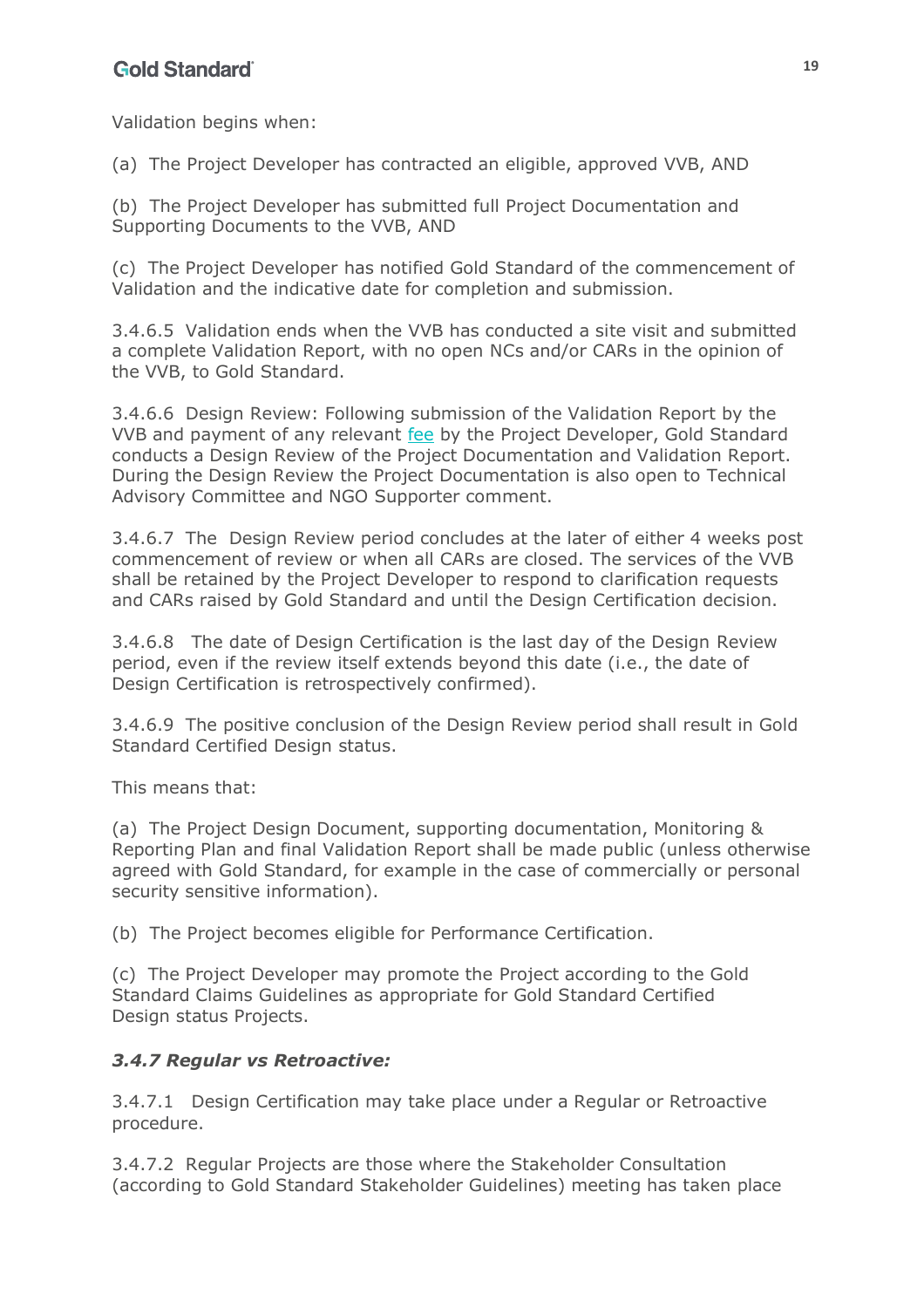prior to the Project Start Date. The report of the Stakeholder Meeting shall be submitted to Gold Standard within three months of the event (though this date may be after the Project Start Date).

3.4.7.3 Retroactive Design Certification may be sought for Projects where the Project Start Date has already occurred prior to the first submission of Preliminary Review information to Gold Standard).

3.4.7.4 Retroactive Projects shall submit for Preliminary Review within 1 year of the Project Start Date.

3.4.7.5 For certain Methodologies and Gold Standard Certified Impact Statements, the Requirements for Retroactive Project Design Certification may differ. Likewise, some Product Requirements require Prior Consideration of revenues in order to be eligible to receive an Issued Product and may limit or extend the maximum period of Certification prior to Design Certification.

## *3.4.8 Combining Design Certification and first Performance Certification:*

3.4.8.1 Project Developers may choose to combine Design Certification with their first Verification and Performance Review. The VVB may combine site visits/consider their Reports concurrently. This may occur where the Project Start Date is prior to the envisaged Design Certification Date.

3.4.8.2 Design Review and concurrent Performance Review commences when the VVB submission of positive Validation and Verification Reports (i.e., with no open NCs or CARs) concurrently to Gold Standard.

3.4.8.3 Following receipt of the VVB Reports, Gold Standard shall carry out a 6 week review period that covers both the Design Review and the Performance Review, in line with the Design Review procedure noted in 3.4.6.

3.4.8.4 Successful conclusion means both Design Certification and Performance Certification (and any issuance) are approved concurrently.

### *3.4.9 Annual Reporting*

3.4.9.1 Projects shall provide transparent, annual update reports. Reports shall be published and notified to Gold Standard within 12 months of the date of Project Design Certification or in the case of Transition projects approval of transition to Gold Standard for Global Goals and every subsequent 12 month period thereafter. It is not required for years when a Verification is completed. If a verification is in progress but not completed, then an annual report is still required following the 12 month cycle. Failure to provide Annual Reports as required shall result in the de-Certification of the Project.

3.4.9.2 The Project Developer shall produce an Annual Report (and submit to Gold Standard) that shall be made publicly available to access to stakeholders identified in Stakeholder Consultation. The Annual Report is not published to the Gold Standard Registry.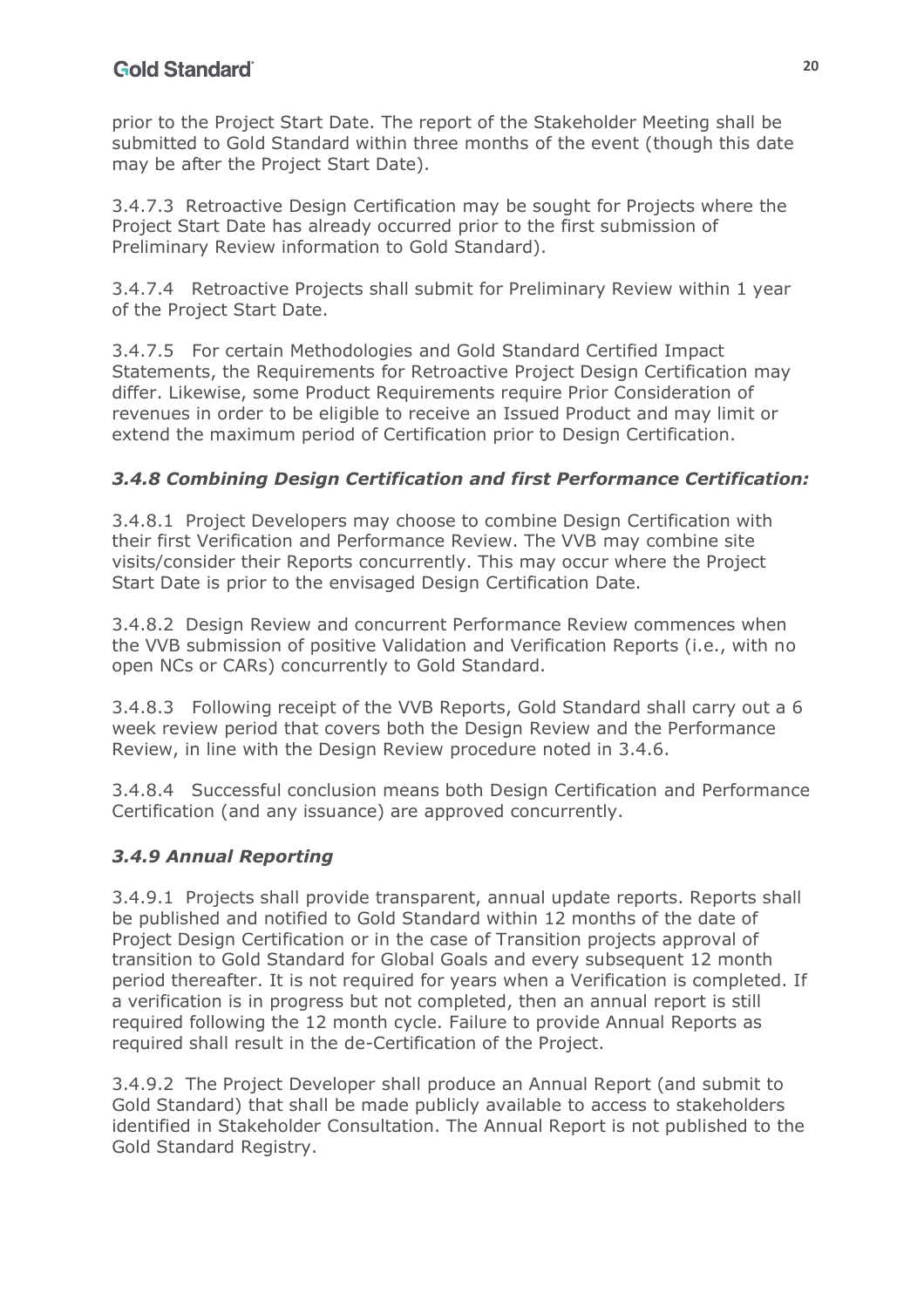3.4.9.3 The Annual Report shall focus on information since the last Annual Report or Verification Report as appropriate. It shall include:

(a) A summary of the recent activities, events and actions related to the Project,

(b) A clear statement on how stakeholders may provide inputs/grievances,

(c) A list of all inputs/grievances that have been received since the last Annual Report together with their respective answers/actions,

(d) Any incidents or events that may impact the Outcomes/Impacts delivered to date (in terms of loss) or the ongoing Performance of the Project,

(e) Any legal contest or dispute that has arisen,

(f) Any updates to the Key Project Information, Project Design Document, Monitoring & Reporting Plan and any other supporting documentation,

(g) A brief descriptive summary of all monitoring information collected during the year,

(h) A list of stakeholders (with contact details) who will receive the 'Annual Report'

(i) Any update of the 'Project Participants & Secured Titles' (in case of changes)

3.4.9.4 The Project Developer shall attest to the accuracy of the information provided by its signature on the Annual Report. The signatory shall be an individual with legal signing authority within the Project Developer's organisation.

3.4.9.5 Annual Reporting does not represent Certification nor any decisionmaking or agreement to any design change by Gold Standard. Annual Reporting is intended as an opportunity to share progress and make key updates with formal review of conformity to Requirements; any changes in approach shall be undertaken at Performance Certification only. Annual Reporting also confirms to Gold Standard that the Project remains active.

#### *3.4.10 Verification & Performance Review (Performance Certification)*

3.4.10.1 Verification: Verification may take place either alongside or after Design Certification (see Section 3.4.8) and must occur at least once during the 5 year Certification cycle. The first Verification shall be completed either within two years of project Implementation Date or Design Certification, whichever is later. Where project implementation is completed after Design Certification, the certification period shall start at completion of implementation.

Project implementation is defined as the date at which physical activity first becomes operational, for example, the commencement of energy generation or distribution of household technology.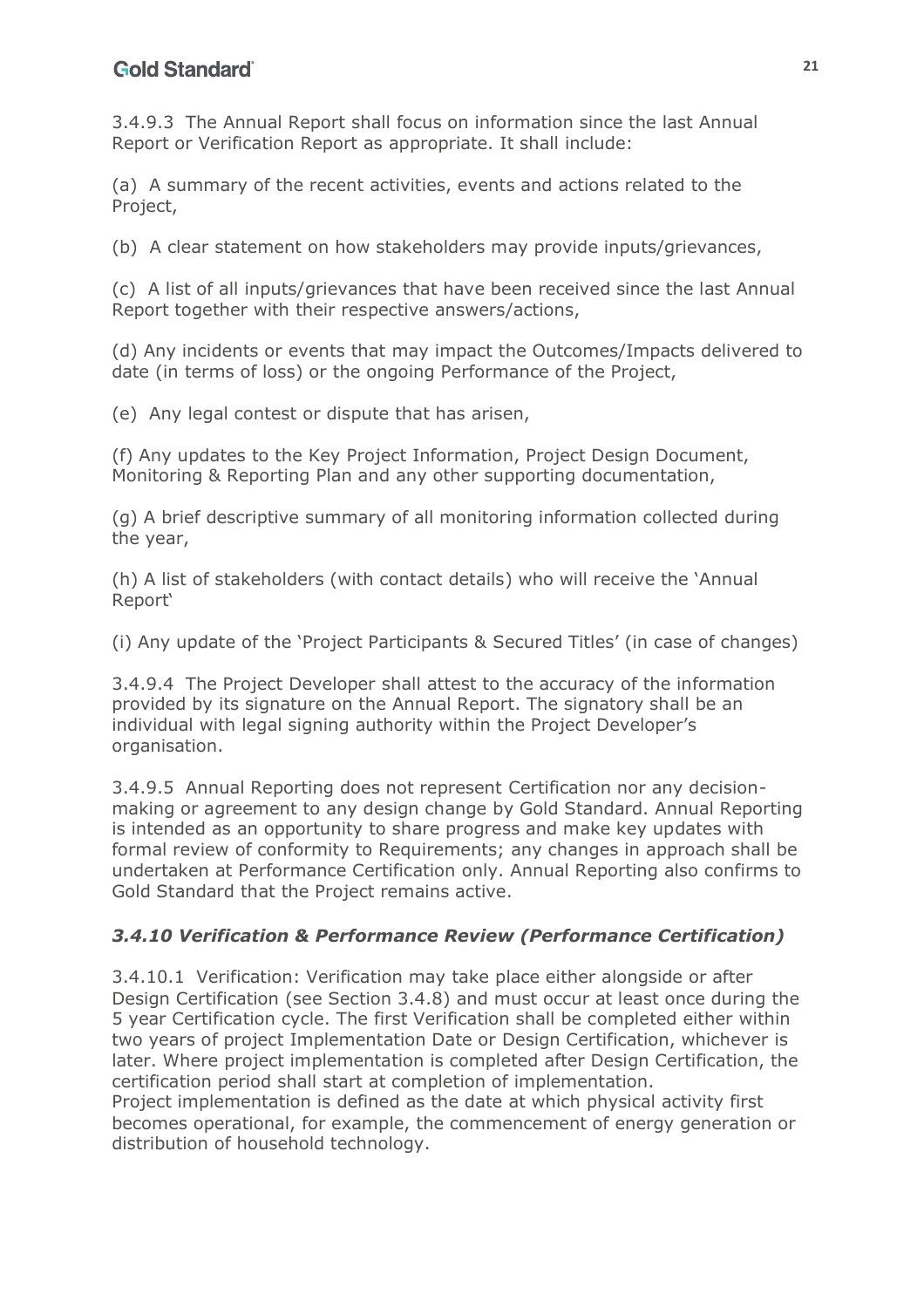3.4.10.2 Verification shall be commenced only once a Project achieves Gold Standard Certified Design status (or concurrently as noted above).

3.4.10.3 Verification shall include all Gold Standard Principles & Requirements as well as those contained in any Activity Requirements, Gold Standard Methodologies and Product Requirements that are included in the application by the Project Developer.

3.4.10.4 Verification shall be undertaken by a VVB who is eligible for the scope of Project and any Gold Standard Methodology being applied. The VVB is directly appointed by the Project Developer and shall be retained by the Project Developer to review and respond to queries raised during the Performance Review.

3.4.10.5 In some circumstances a different VVB is required to undertake Verification than was used for Validation. This is as stipulated in the relevant Methodology or Product Requirements. Unless otherwise stated, the same VVB may undertake both steps for a given Project though an additional fee to Gold Standard shall apply.

3.4.10.6 Verification starts when the Project Developer has:

(a) Contracted an eligible VVB, AND

(b) Submitted the Monitoring Report to the VVB, AND

(c) Notified Gold Standard of the commencement of Verification. Failure to do so may result in a delay to the commencement of Performance Review.

3.4.10.7 Verification ends when the VVB has conducted a site visit and submitted a complete Verification Report to Gold Standard. A positive Verification Report shall have no pending or open CARs in the opinion of the GS-VVB.

#### 3.4.10.8 Performance Review:

Following submission of the Verification Report by the GS-VVB and payment of the relevant fee by the Project Developer, Gold Standard conducts a Performance Review of the Monitoring Report and Verification Report. During the Performance Review, the Project Documentation and Monitoring Report is also open to Technical Advisory Committee and NGO Supporter comment. Unless otherwise stated in a specific Activity Requirement, Methodology or Product Requirement, the Performance Review period concludes at the later of 3 weeks post commencement of review or when all CARs are closed. The GS-VVB shall be retained by the Project Developer to respond to clarification requests and CARs raised by Gold Standard.

3.4.10.9 During the Performance Review new CARs, FARs and OBs may be raised by any party, including Gold Standard. If any new CARs or FARs are opened, these shall be addressed by either the Project Developer and/or the GS-VVB.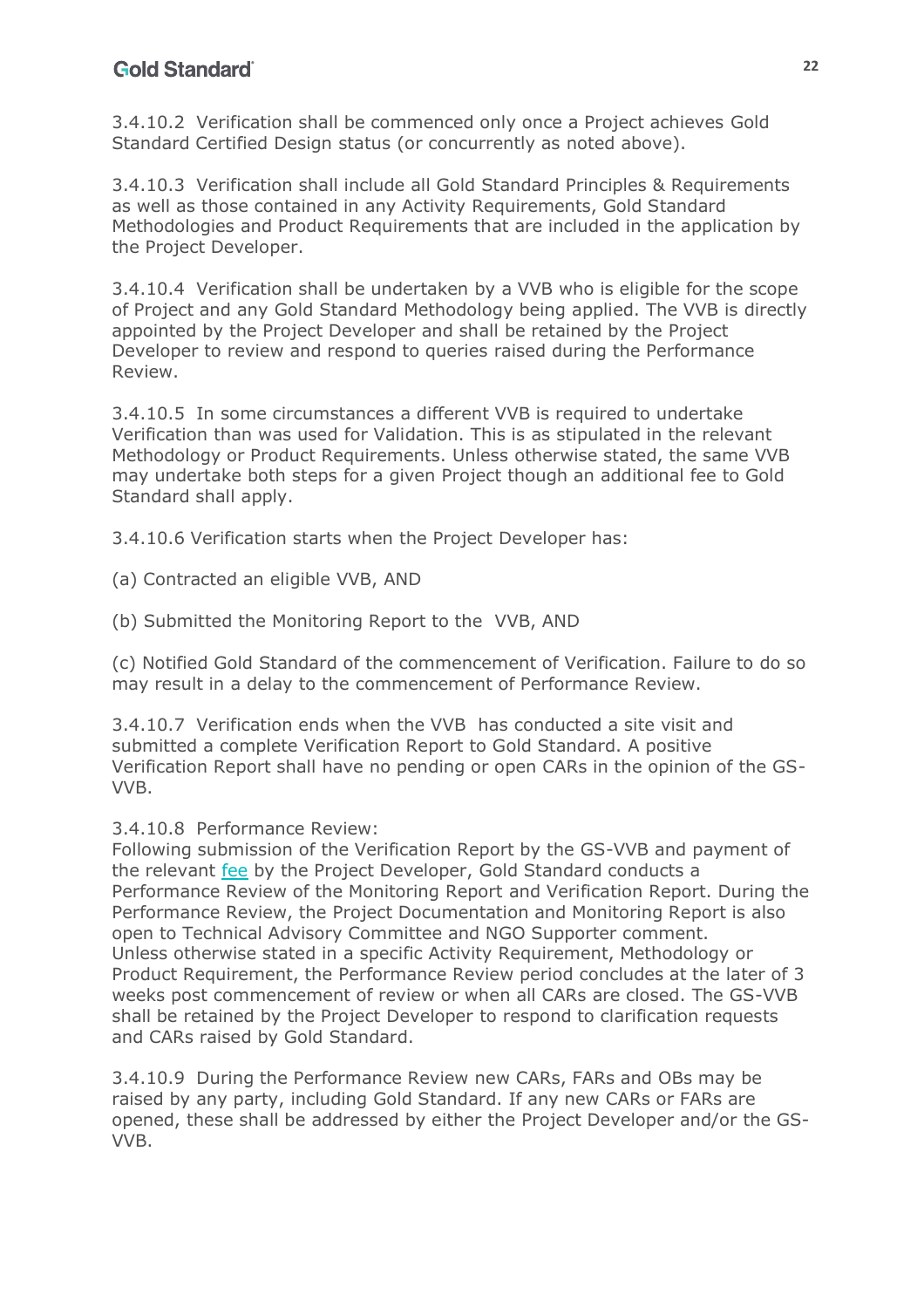3.4.10.10 The Performance Review period concludes at the later of the conclusion of 3 weeks or when all CARs are closed.

3.4.10.11 The positive conclusion of the Performance Review period shall result in:

(a) Gold Standard Certified Project status wherein the Project Documentation, supporting documentation and Verification Report are made public via the Gold Standard Registry.

(b) The Project becomes eligible for issuance of any Gold Standard Certified Products or Impact Statements.

3.4.10.12 Gold Standard Certified Products and/or Impact Statements shall be issued once the Project is both eligible (as above) and the required fees have been paid to Gold Standard.

3.4.10.13 This process may take into account Retroactive Certified Products and/or Impact Statements. The maximum time for Retroactive Certification is the later of the Project Start Date or two years prior to the date of Project Design Certification unless otherwise stated in a specific Methodology or Product Requirements.

### *3.4.11 Design Certification Renewal*

3.4.11.1 To maintain Gold Standard Certified Project status beyond five years, a Project must undergo Design Certification Renewal. This process shall begin (defined by the submission of a Renewal opinion by a VVB for Design Review to Gold Standard) no later than the last date of current Certification cycle. Note that review of the Design Certification Renewal may complete after the last date of current Crediting period. In this case, the Renewal date shall be the first day after the end date of the current Certification cycle.

3.4.11.2 Delay to the completion of re-Validation beyond the last date of current Certification cycle shall result in a reduction of any issuance of Certified Products and/or Impact Statements available during following Certification Cycle (for example, a delay of 1 year beyond the first cycle shall mean that no Certified Impact Statements shall be issued for the period of delay).

3.4.11.3 Design Certification Renewal follows the same process as Design Certification (see Section 3.1.4) though the scope of assessment is limited to:

(a) Changes in the Project as related to the General Eligibility Criteria

(b) Incorporation of any relevant updates to the Gold Standard Requirements

(c) Re-definition of Baseline Scenario and any impact of change on the Eligibility Principles, Criteria and Requirements

- (d) Any activity or methodology-specific Requirements
- (e) Demonstration of Ongoing Financial Need, where relevant see Section 3.5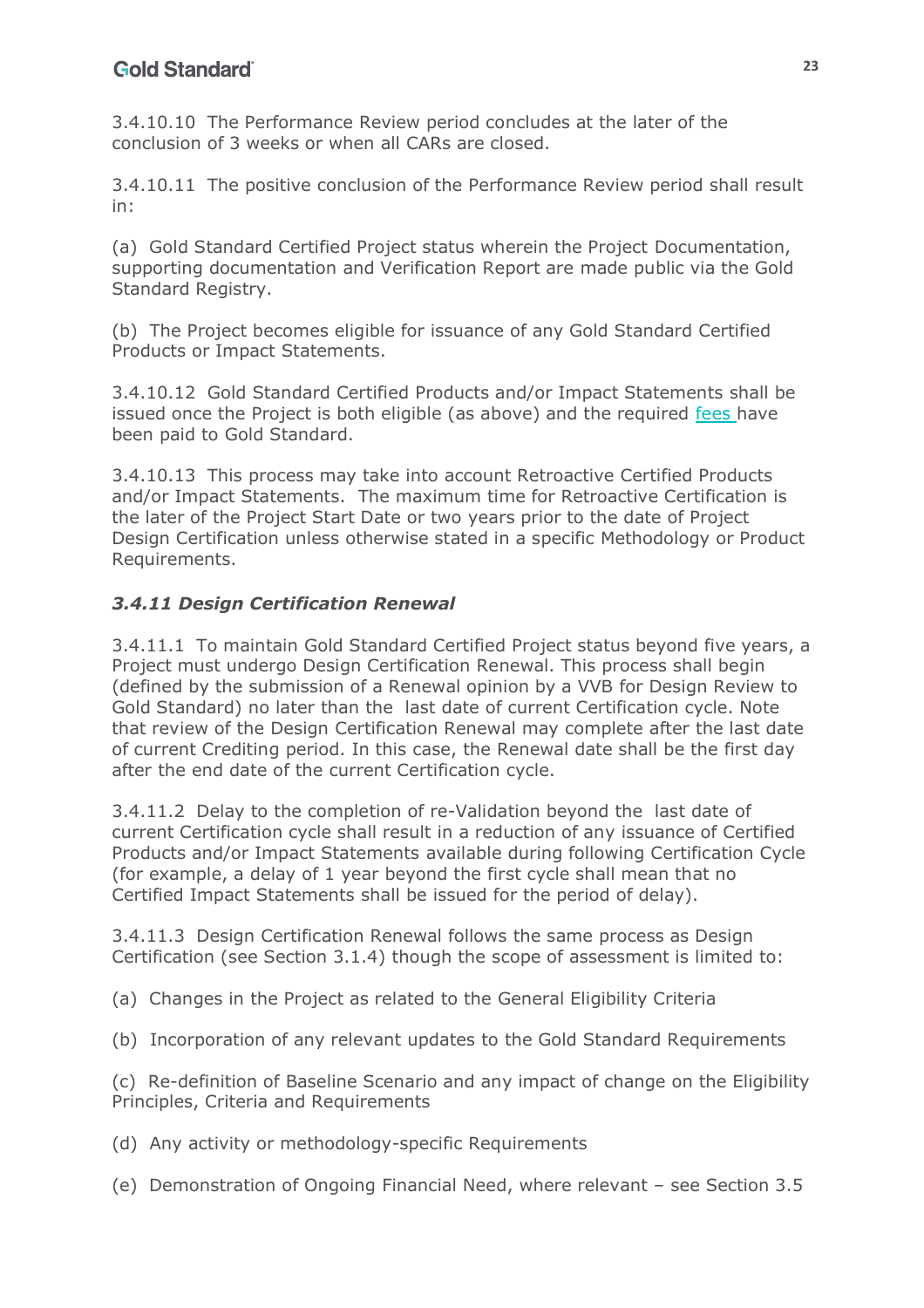3.4.11.4 The application of Design Certification Renewal may differ from Project type to Project type. The five year renewal cycle remains in place for all though different Project types allow for automatic renewal for a given number of cycles and/or to remove the need for any or all of 3.4.11.3 (a)-(e) above. These are as defined in the Activity Requirements related to the Project where provided. Transition projects shall follow their existing crediting renewal cycle for Design Certification Renewal.

## **3.5 PRINCIPLE 5: FINANCIAL ADDITIONALITY AND ONGOING FINANCIAL NEED**

This section describes the Procedures and Requirements concerning Principle 5 – Additionality and Financial Need. By successfully following the Procedures and Requirements in this Section the Project demonstrates Financial Additionality and is therefore able to Issue Certified Impact Statements and Products.

### *3.5.1 Financial Additionality*

3.5.1.1 All Gold Standard Projects seeking the issuance of Gold Standard Certified Impact Statements or Products shall be demonstrated to be additional, meaning that their impact in terms of climate security (mitigation or adaptation) and sustainable development are beyond those that would have occurred in the absence of the certified Gold Standard project. In specific Project types, the application of the Requirements in this section are determined under the relevant Activity Requirements and Product Requirements.

3.5.1.2 Additionality tools. Gold Standard Projects shall use either a UNFCCCapproved or a Gold Standard-approved additionality tool to demonstrate project additionality, with the exception of specific Activity or Product Requirements as stated in the relevant documentation.

Where appropriate under specific Activity Requirements, small-scale Gold Standard Projects can use the latest version of CDM "Methodological Tool - Demonstration of additionality of small-scale project activities" to demonstrate additionality

3.5.1.3Version of tool: The latest version of the additionality tool available at the time of first submission to Gold Standard shall be applied. This tool may be used by the Project until the Project completes Design Certification.

3.5.1.4 New additionality tools: Proposals may be made for new Gold Standard additionality tools. Gold Standard reserves the right to require changes to proposed additionality tools, seek clarification, or reject proposed additionality tools if insufficient progress is made on requested changes. New approaches for additionality demonstration may also be submitted to Gold Standard for approval as part of a new SDG Impact Quantification Methodology.

3.5.1.5 Prior Consideration: The following requirements are applicable for the demonstration of prior consideration of carbon revenues for standalone Projects: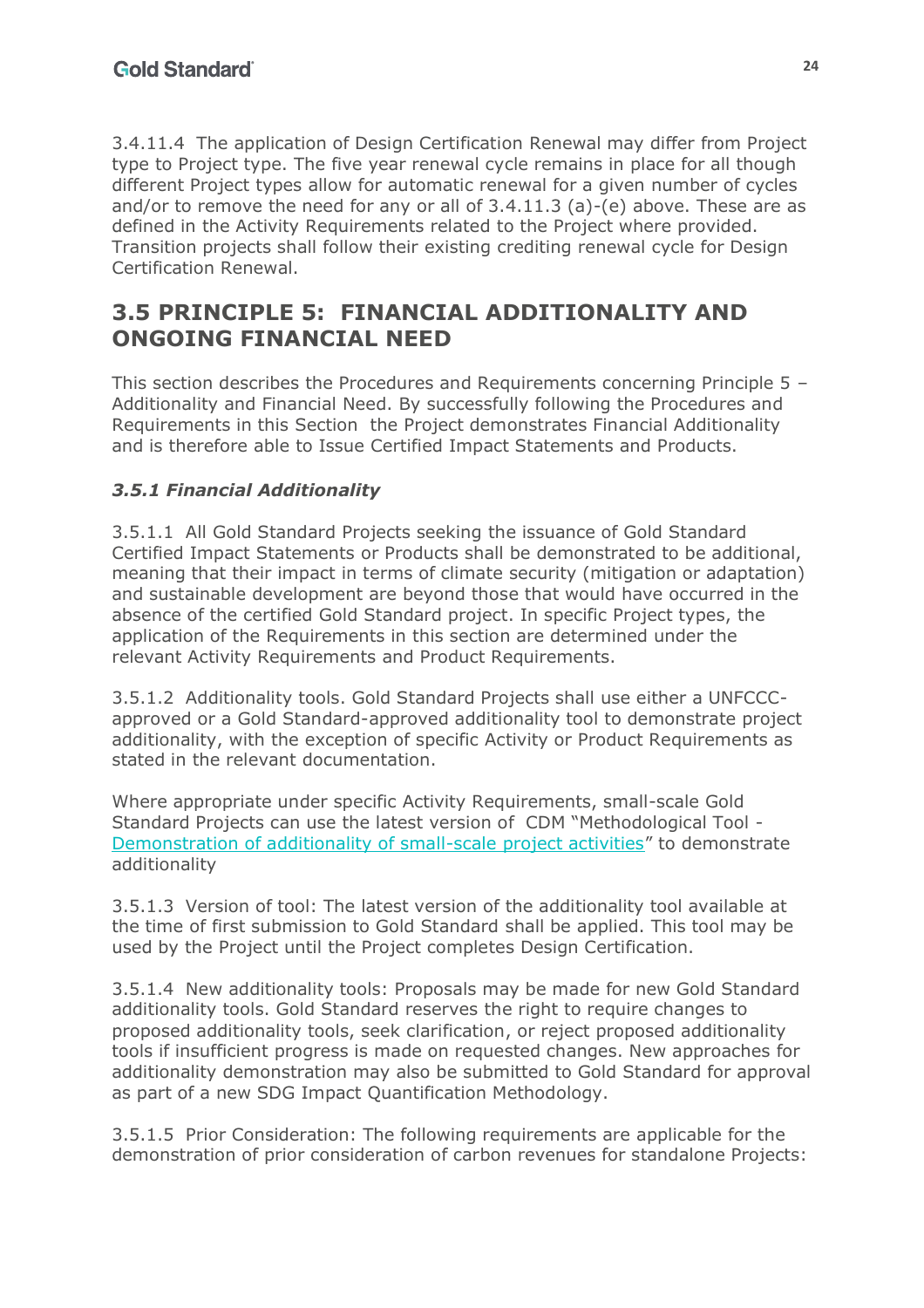(a) Regular cycle projects are exempt from any kind of prior consideration of carbon revenue checks.

(b) Retroactive project must submit the required documents to Gold Standard (time of first submission) within one year of its start date. Project documents submitted at a date later than one year from the project start date will not be eligible for Gold Standard certification.

#### 3.5.1.6 For PoA/VPAs

(a)Regular cycle VPAs are exempt from any kind of prior consideration of carbon revenue checks.

(b) Retroactive VPAs (with a start date before or after the time of first submission of PoA) must submit the required documents to Gold Standard (time of first submission) within one year of its start date. Retroactive VPA documents that are submitted at a date later than one year from the project start date will not be eligible for Gold Standard Certification.

3.5.1.7 Prior Consideration in the context of Design Change: The prior consideration rule is also applicable to a Certified Design that undergoes a design change. A project with a Certified Design requesting to include a new technology/measures shall submit the request for approval of design change to Gold Standard within one year of the start date of the proposed technology/measures. If the developer fails to submit the request for approval within one year, the design change component shall not be eligible for Gold Standard Certification. The design change request shall be assessed in line with the Design Change rules.

#### *3.5.2 Ongoing Financial Need:*

3.5.2.1 All Gold Standard Project (including those that transition from earlier versions) required to demonstrate Financial Additionality, as noted in 3.5.1 above, shall demonstrate Ongoing Financial Need for such mechanisms.

3.5.2.2 Ongoing Financial Need shall be demonstrated at Design Certification Renewal.3.5.2.3 The project shall provide a qualitative narrative, supported by an overview of project finances, that demonstrates how the finance derived Gold Standard Certification is material to the ongoing sustainability of the Project. The narrative may include, but not limited to the followings;

- Information highlighting the key categories and amounts or relative proportions (%) of project income and outgoings, including the relative proportion of certification related cost and revenue.
- Description how the GS finance contributes to or is being used to sustain or enhance the project.
- Where no revenue is realized from certification during a given period this would be considered a FAR for the next Issuance.

3.5.2.4 The submission of the information to demonstrate OFN is mandatory, but information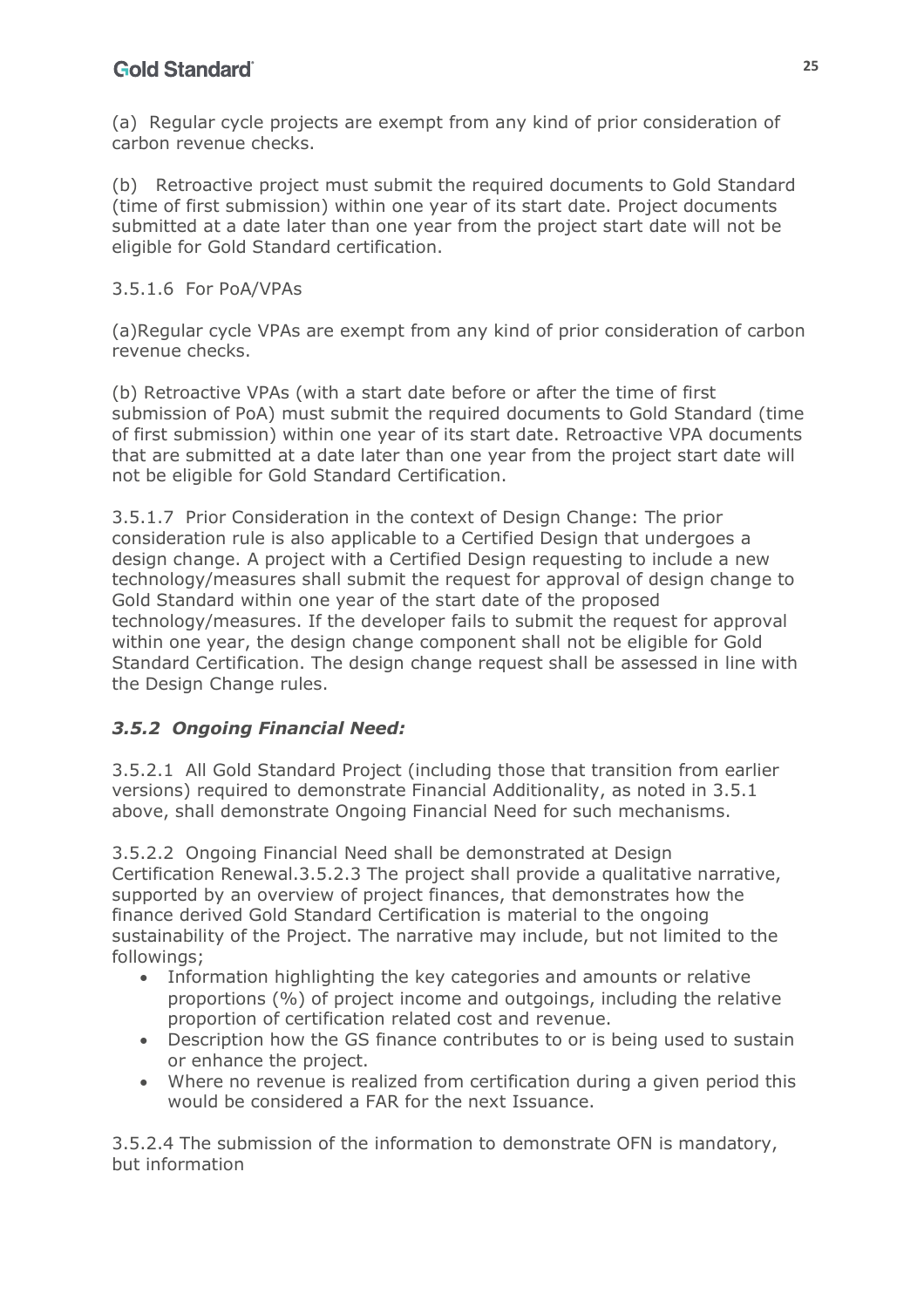- may remain confidential (i.e. shall be submitted alongside other project documentation and not published to the GS Registry), in recognition of the commercially sensitive nature of the information.
- shall satisfy the OFN portion of project renewal and no further information (beyond responding to clarification questions) will be requested.
- will not be used for formal decision making to decide whether a project shall renew or not.

## *3.5.3 Stacking and Financial Additionality:*

Projects seeking to issue multiple different Gold Standard Certified Impact Statements and/or products ('stacking') shall demonstrate Financial Additionality as per 3.5.1, above. Such Projects shall also provide qualitative, evidence-based justification of the need and value-add to the Project outcomes for each additional revenue stream.

# **3.6 PROGRAMMES OF ACTIVITY**

3.6.1 The Gold Standard certification cycle is suitable for multi-phased programmes with multiple interventions with an extended implementation period within a sector or in multiple sectors, as is typically the case in, for example, urban low-carbon growth programmes.

3.6.2 Programmes of Activity shall follow the Gold Standard for the Global Goals Programme of Activity Requirements. The Requirements in this document are applicable for a Programme where multiple individual activities are spread over space and time.

# <span id="page-25-0"></span>**4.0 CERTIFICATION OUTCOMES**

This Section provides an overview of the types of Gold Standard Certification outcomes. It should be read in conjunction with the Gold Standard Claims Guidelines which provides further guidance as to the application and communication around Gold Standard Project and Impact Certification.

# **4.1 Types of Certification:**

### *4.1.1 Gold Standard Certified Design:*

Successful attainment of Gold Standard Certified Design status allows the Project to undertake Performance Certification on the way to becoming a Gold Standard Certified Project and to promote the Project in accordance with the Gold Standard Claims Guidelines.

## *4.1.2 Gold Standard Certified Project:*

A Gold Standard Project that successfully completes Verification and Performance Review (Performance Certification) is called a Gold Standard Certified Project.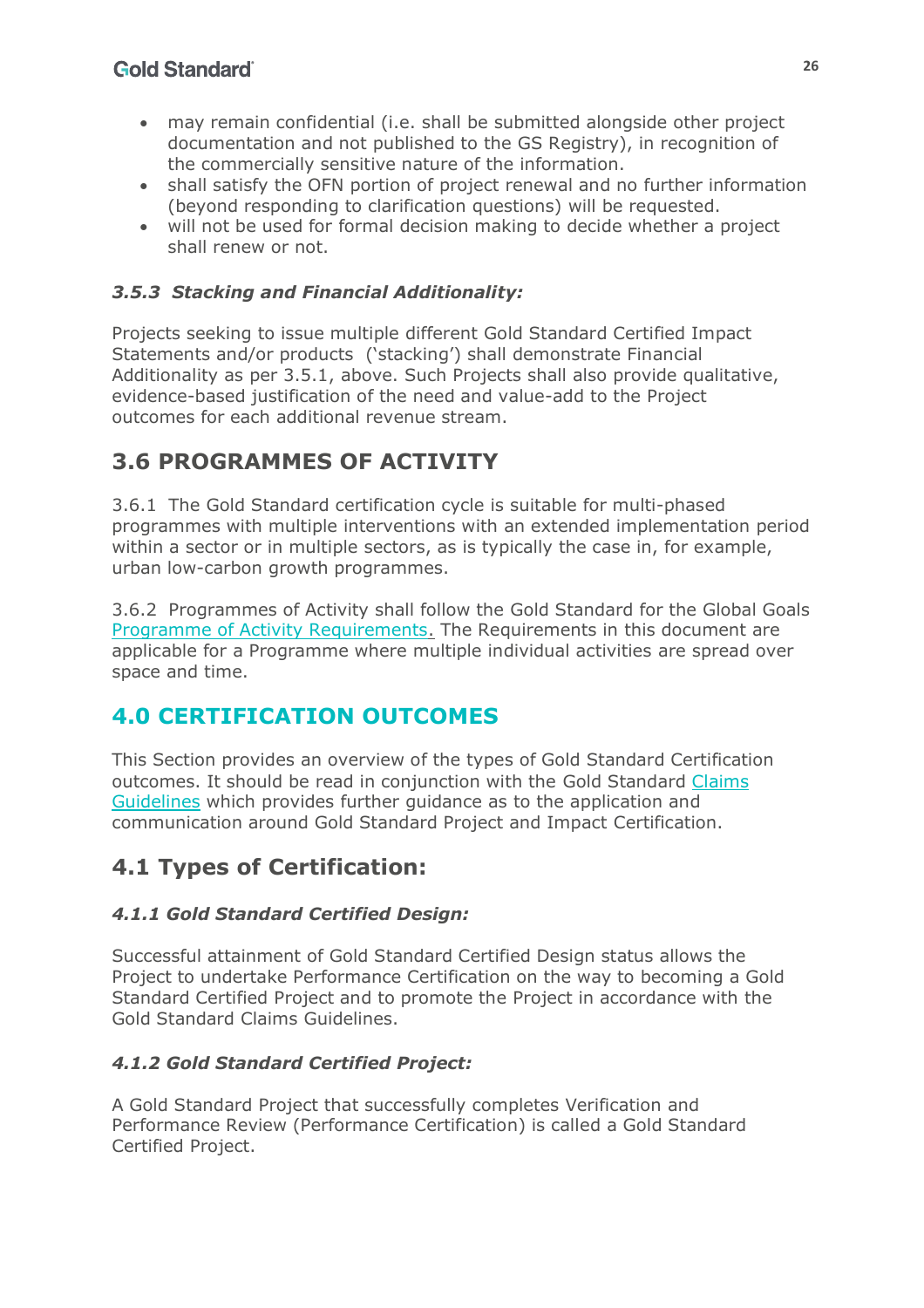A Gold Standard Certified Project is issued a statement confirming its status and its SDG Impacts. The Project is also able to promote itself in accordance with the Gold Standard Claims Guidelines.

#### *4.1.3 Gold Standard Certified Impact Statements and Products:*

Further to Gold Standard Certified Project status, a Project may also be issued Gold Standard Certified Impact Statements and Products (such as Gold Standard Verified Emission Reductions, or VERs). This is subject to successful Performance Certification of the Project's conformity to applicable Gold Standard Methodologies and Product Requirements.

4.1.4 All projects from Listed status and beyond, including their Gold Standard Certified Impact Statements or Products are captured on the Gold Standard Registry and are publicly and transparently available to all to review. The Project is also able to promote its claims in accordance with the Gold Standard Claims Guidelines.

#### *4.1.5 Stacking:*

The Project Developer may potentially pursue any number and combination of Certified Impact Statements or Products, provided that:

(a) All Requirements in this document and in the relevant Gold Standard Methodologies are fully met.

(b) The Methodology and/or Product Requirements do not stipulate that the issuance of a given combination of Impact Statements and Products is ineligible under Gold Standard. Such details are confirmed within specific guidelines, methodologies or Product Requirements.

(c) All necessary legal terms and conditions are fully executed and complied with. It is noted that certain Product Requirements may impose particular legal requirements/come with Product-specific terms and conditions and other legal documents that shall be completed.

4.1.6 Project Developers and funders/buyers of Impact Statements and Products shall adhere to the Gold Standard Claims Guidelines as appropriate to the status of the Project. This defines and directs the use of claims made in relation to Gold Standard Certification.

4.1.7 After Design Certification it is possible to include more Gold Standard Certified Impact Statements or Products as part of the Project but it is not allowed to retroactively issue Impact Statements or Products for previous Monitoring Report periods.

## <span id="page-26-0"></span>**5.0 PROJECT DOCUMENTATION AND TECHNICAL REQUIREMENTS**

5.1 Projects shall provide evidence of conformity to the Requirements in the form of: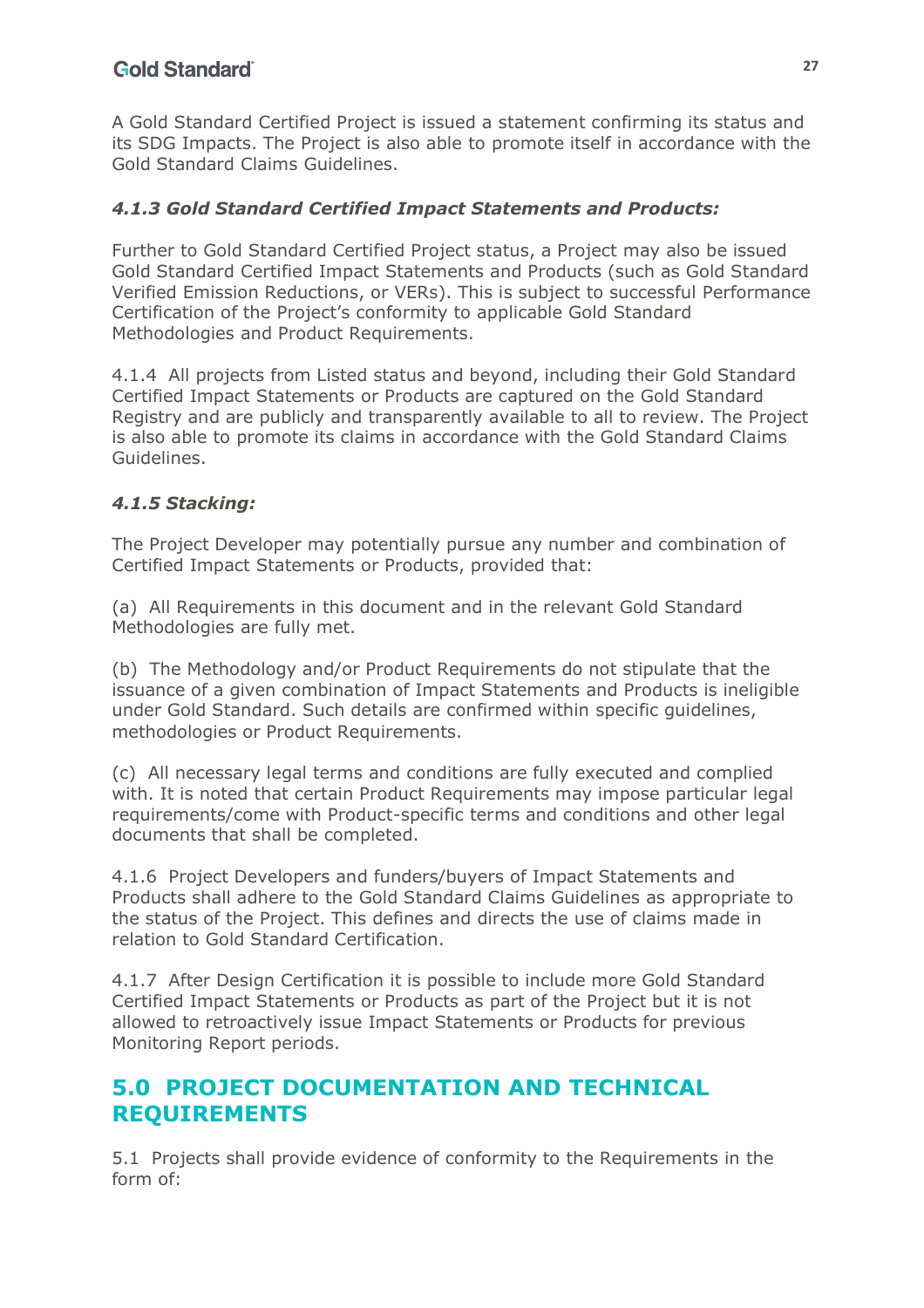### **Preliminary Review Project Documentation:**

(a) Key Project Information (see PDD Template)

Draft PDD including Safeguarding Principles Assessment, SDG Impacts identified and draft Monitoring and Reporting Plan

(b) Stakeholder Consultation Report

(c) Supporting evidence and documents such as maps, survey results or calculations

(d) Signed Cover Letter and Terms and Conditions

### **Validation and Design Review Documentation:**

- (a) Completed PDD including Monitoring & Reporting Plan
- (b) Fully completed Stakeholder Consultation Report

(c) Any Activity, Context, Methodology or Product Requirement specific documentation

(d) Supporting evidence and documents

### **Annual Reporting Documentation:**

(a) Completed Annual Report

(b) Supporting evidence and documents

#### **Verification and Performance Review Documentation:**

- (a) Any updates to the Key Project Information and PDD
- (b) Monitoring & Reporting Plan

(c) Any Context, Activity, Methodology and Product Requirement specific documentation

(d) Supporting evidence and documents such as maps, survey results and/or calculations

5.2 All of the above Documentation shall be submitted using Gold Standard Project templates except for supporting evidence and documents

5.3 The Project Developer shall open an account on the Gold Standard Registry:

(a) Project Documentation, PDD, Monitoring & Reporting Plan, Reports, supporting documentation and the VVB's Validation and Verification Reports shall be submitted to the Gold Standard Registry. Note that the VVB is responsible for uploading the final Validation or Verification Report.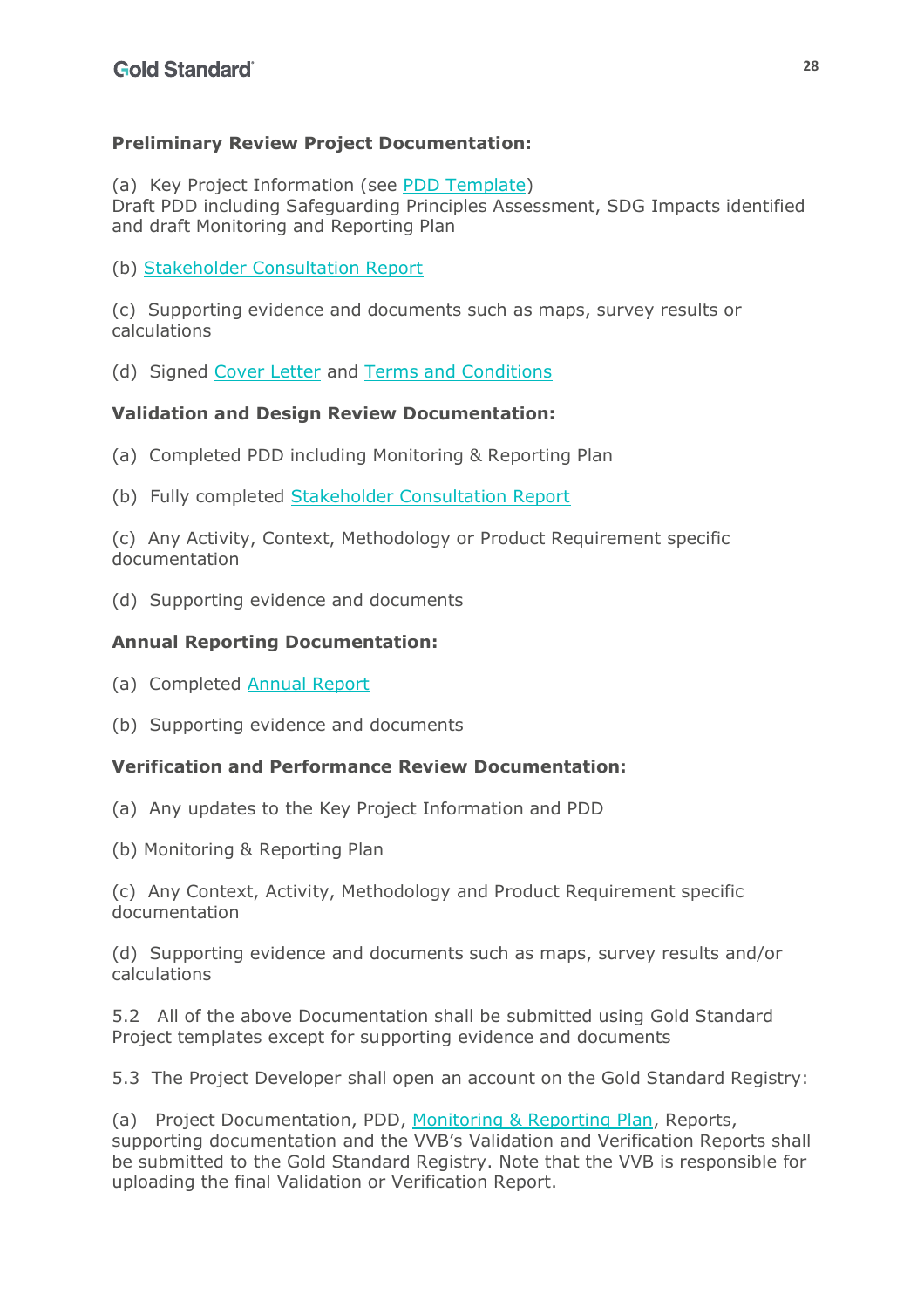(b) All Project Documentation, except confidential information, shall be made publicly available through the Gold Standard Registry.

(c) All information shall be submitted in English, OR a language that has been agreed upon by the Project Developer, the Gold Standard Secretariat and the VVB.

(d) Figures above one thousand shall be formatted with a comma (for example 1,000,000), and decimals will be separated by a point (for example 1.35).

(e) Pictures, graphs, tables and supporting documents within Project Documentation shall be clearly marked with a unique ID.

- (f) Dates shall be included in the following format: DD/MM/YYYY
- (g) Maps shall include:
	- Name of the project
	- ID of the project
	- Legend
	- Printing date
	- Scale
	- Direction of North
	- GPS coordinate system (e.g. WGS 84)
	- GPS grid
	- Infrastructure (roads, houses, etc.) and rivers
	- Information on the satellite or aerial picture (date, resolutions, data source)

## <span id="page-28-0"></span>**6.0 NON-CONFORMITY**

6.1 The Project Developer shall report any potential or actual Non-Conformity against the Requirements and any associated Guidelines, Tools or Methodologies immediately upon discovery (and in no circumstances later than 30 days after the Non-Conformity event). Potential or actual Non-conformities may also be submitted to Gold Standard by any party at any time for review.

6.2 Gold Standard shall undertake a review of the Non-Conformity, including as required commissioning an independent investigation and an expert peer review of any recommended action taken. During the investigation Gold Standard reserves the right to suspend activities related to Certification and/or Registry, including the assignment, transfer or retirement of Gold Standard Certified Impact Statements or Products.

6.3 Gold Standard shall decide upon the action taken in response to a confirmed Non-Conformity. This may include; a requirement for immediate rectification or change, a suspension of a Project until rectification has been Verified or a removal of Gold Standard Certified Design status from the Project. Factors that influence Gold Standard's consideration of the severity of the issue shall include, but are not limited to:

(a) If the issue is repeated/systematic or fundamental to the project.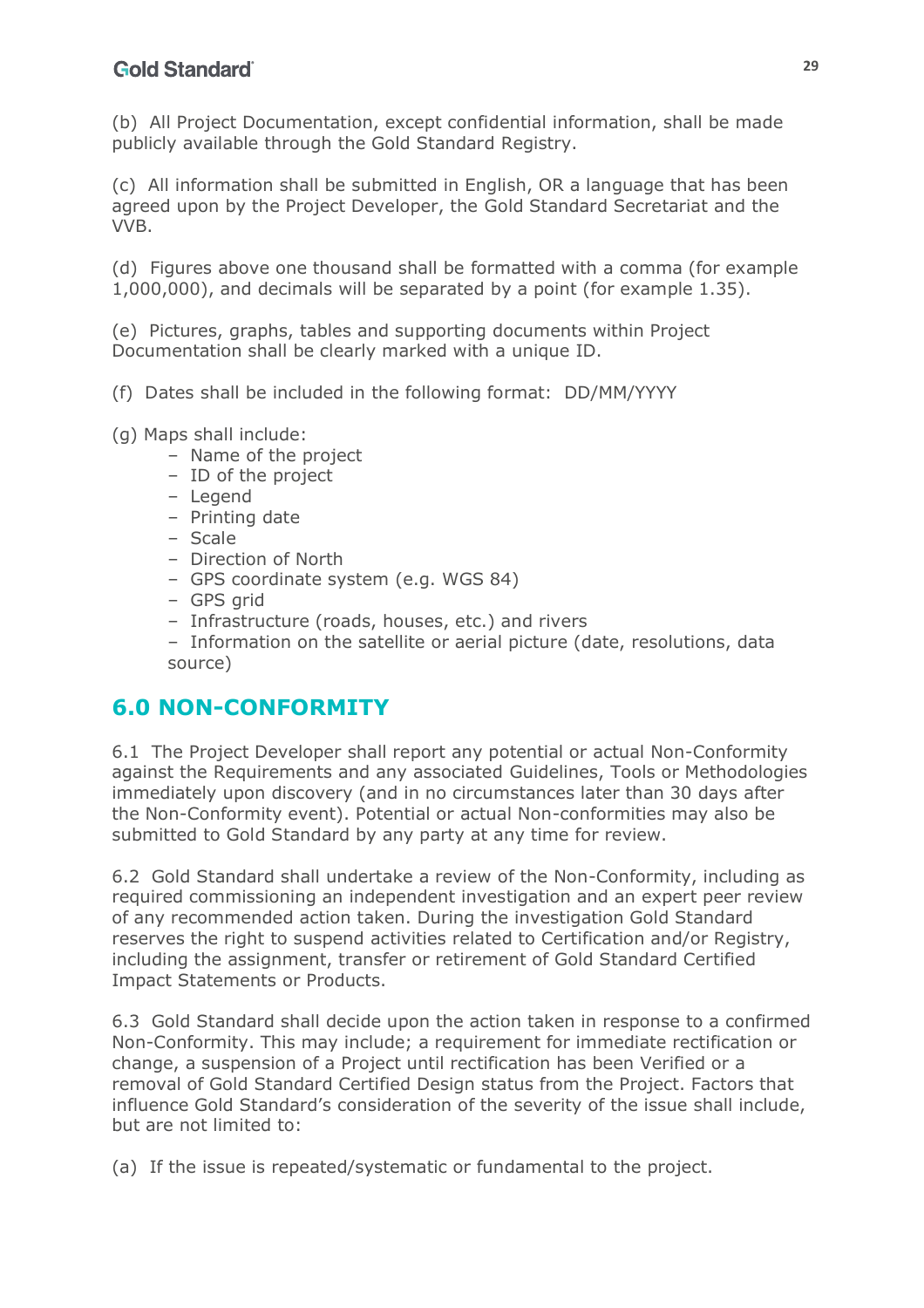(b) If the issue has resulted in an inappropriate Certification decision or overissuance of Gold Standard Certified Impact Statements or Products.

(c) If the issue has continued over a longer period of time or affects a significant area or population.

(d) If the issue has caused the endangerment of life, livelihoods, ecology or the environment.

(e) If the Project Developer failed to notify Gold Standard, take appropriate steps to limit any damage or disruption caused or has attempted to cover up the issue.

# <span id="page-29-0"></span>**ANNEX A – DESIGN CHANGE**

## **1. Applicability of procedures on design changes**

1.1 These procedures relate to material and permanent design changes. Design changes are considered material and permanent if at least one of the following aspects of a project is affected: additionality, scale of the project  $[1]$ , validity/applicability of the applied methodology, stakeholder consultation, and sustainable development criteria. Changes must be reflected in the project documentation.

1.2 These procedures do not apply to requests for deviation from or changes to the monitoring plan of a Certified Project Design Document (PDD). However, these procedures do apply to changes in the monitoring plan caused by material and permanent design changes for which approval is requested.

## **2. Design changes occurring before Design Certification**

2.1 Any request for approval of a design change that occurs prior to or during Design Review must be reviewed and validated by the Validating VVB. The project documentation and the Validation Report shall be revised accordingly before submission (or re-submission) for Design Review.

2.2 For Projects seeking Certified Impact Statements and/or Products, for example GS-VERs, Gold Standard rules allow for the consideration of several potential design scenarios in the project documentation, as long as all aspects of each potential scenario are discussed in a satisfactory way. For example, additionality shall be demonstrated for each one of the potential scenarios, and stakeholder inputs must be gathered for each potential scenario. Other relevant aspects include the scale of the project, the validity/applicability of the applied methodology, and the assessment of sustainable development criteria (safeguarding principles and indicators). All potential scenarios must be Validated by the VVB and the actual scenario must be chosen before the first Verification.

2.3 Project Developers shall discuss if there is a need to conduct a stakeholder consultation with respect to changes that are to occur or occurred in the project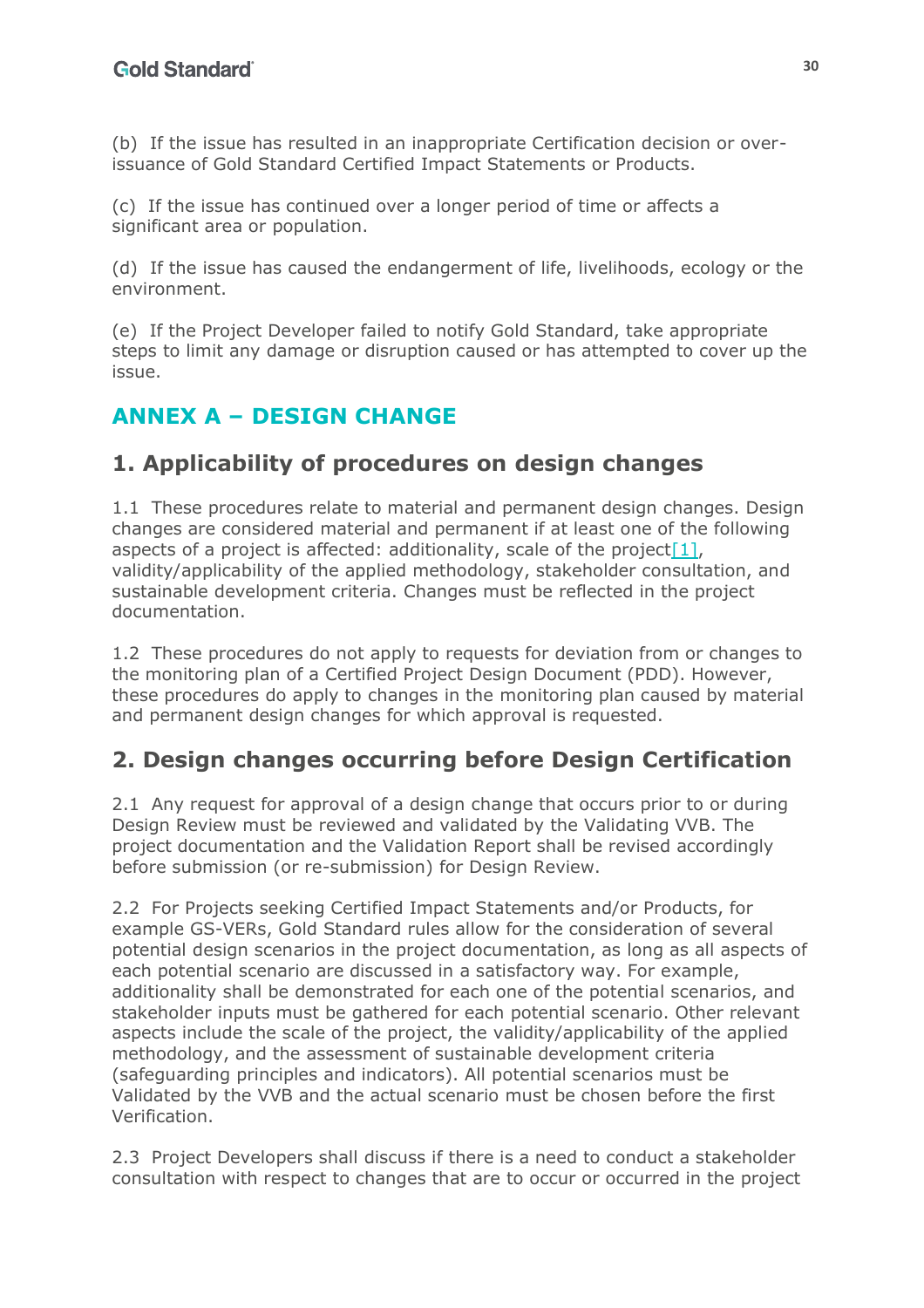design/location/specifications. Whenever design changes include the extension of the project boundaries to new sites or the selection of different sites from those that had been envisioned at the time of Design Certification, relevant stakeholders from these locations shall be invited for comments as per Gold Standard guidelines. For example, design changes in a wind power project that has increased its capacity to new locations or modified the microsite plan of wind turbines to include different locations compared to the one envisioned at the time of Stakeholder Consultation or Preliminary Review, may call for another physical meeting to collect feedback from stakeholders not included in the earlier stakeholder meetings.

# **3. Design changes occurring after Design Certification**

3.1 The guidelines apply in the case when a Project Developer alerts Gold Standard about a design change with respect to a project that has reached Design Certification status, or in case the VVB contracted to perform the Verification identifies that the project has not been implemented according to the Certified PDD at the time of verification $[2]$ . The VVB shall identify and inform the Project Developer of any concerns related to the conformity of the project and its operation with the Certified PDD.

3.2 The procedures are also applicable if the permanent changes have occurred after the implementation of the project as per the Certified PDD and issuance of Impact Statements or Products have also taken place.

# **4. Request for approval of design changes for a project**

4.1 Project Developers are required to submit a request for approval for material and permanent changes to a project. The Project Developer must submit the request to the Gold Standard Secretariat prior to making the changes, or, at the very latest, prior to request for issuance. In the latter case, however, Project Developers must be aware that negative feedback from stakeholders or reviewers may lead to the rejection of any future issuance request unless the design is revised appropriately, which may be problematic when implementation has already occurred.

4.2 The following information/documents should be submitted as a part of the request for approval:

(a) Revised PDD highlighting the changes in track-change mode, and a memo highlighting the design changes and discussing impact(s) of the changes on the relevant aspects of the project.

(b) Any other additional supporting documentation (for example, Environmental Impact Assessment conducted in relation to the changes in the project, etc.)

## **5. Preparation of revised documentation**

5.1 The revised documentation should include an assessment of the impact of the design changes with respect to all the aspects below (a to g). The design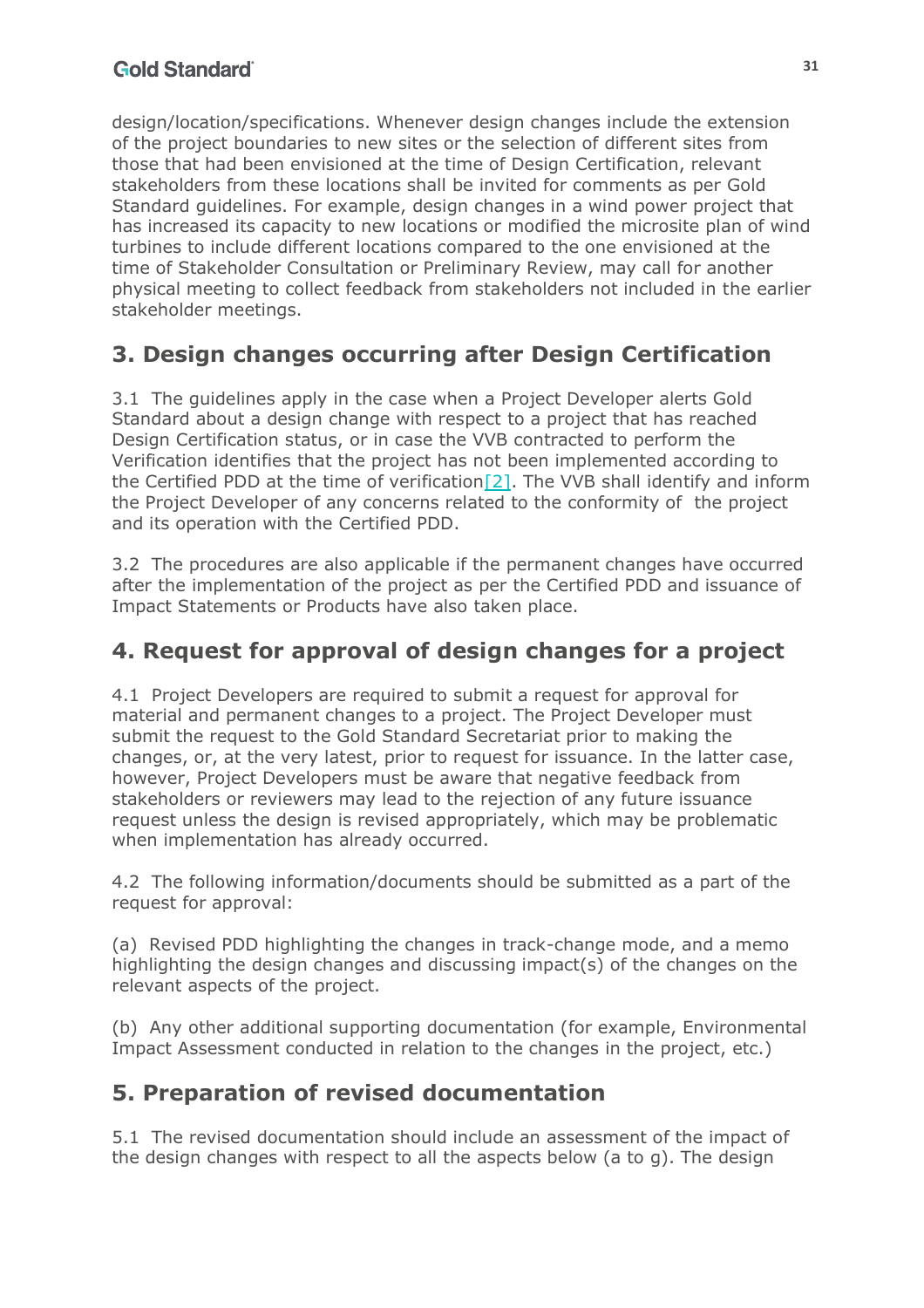change memo submitted at the time of request for approval shall discuss these in a concise way:

(a) Additionality: Changes may impact the validity of investment analysis or barrier analysis established at the time of project Design Certification, thus affecting the additionality of the project. This would typically be the case when:

(i) Changes affect the output capacity due to an increased installed capacity or an increased number of units, or installation of units with lower capacity or units with a technology which is less advanced than that described in the project documentation.

(ii) Components are added or the ones considered are extended.

(iii) Sites are removed or added in the context of a project registered with multiple sites.

(iv) Actual operational parameters within the control of the Project Developer are associated with different values than previously expected, affecting the determination of the emission reductions and the IRR calculation.

5.2 The Project Developer must therefore discuss the effect of design changes on the validity of the demonstration of additionality and provide all required justifications.

5.3 Within an investment analysis, all but the parameters affected by the design changes shall be given the same values as in the demonstration provided at the time of Design Certification.. If the demonstration relies on a barrier analysis, the Project Developer shall discuss why the barriers still remain valid despite the design changes.

**(a) Scale of Project:** Project Developer shall discuss to what extent the design changes affect the scale of the project as per Gold Standard Requirements.. If the defined upper threshold for the project scale is exceeded, related rules are no longer applicable to the Project and Project Developer shall revise the project documentation accordingly.

**(c) Applicability of methodology:** Project Developer shall discuss whether the original methodology is still applicable, or whether another methodology shall be used. The same analysis shall also be conducted with respect to the selected baseline scenario. When a Project has not been implemented as described in the registered project documentation, the applicability and application of the baseline methodology with which the Project has been registered shall be re-assessed.

(**d) Stakeholder feedback on design change:** The Project Developer shall discuss if there is a need to conduct a stakeholder consultation with respect to changes that are to occur or have occurred in the Project design/location/specifications. Whenever design changes include the extension of the Project boundaries to new sites or the selection of different sites from those that had been envisioned at the time of Design Certification, relevant stakeholders from these locations shall be invited for comments as per Gold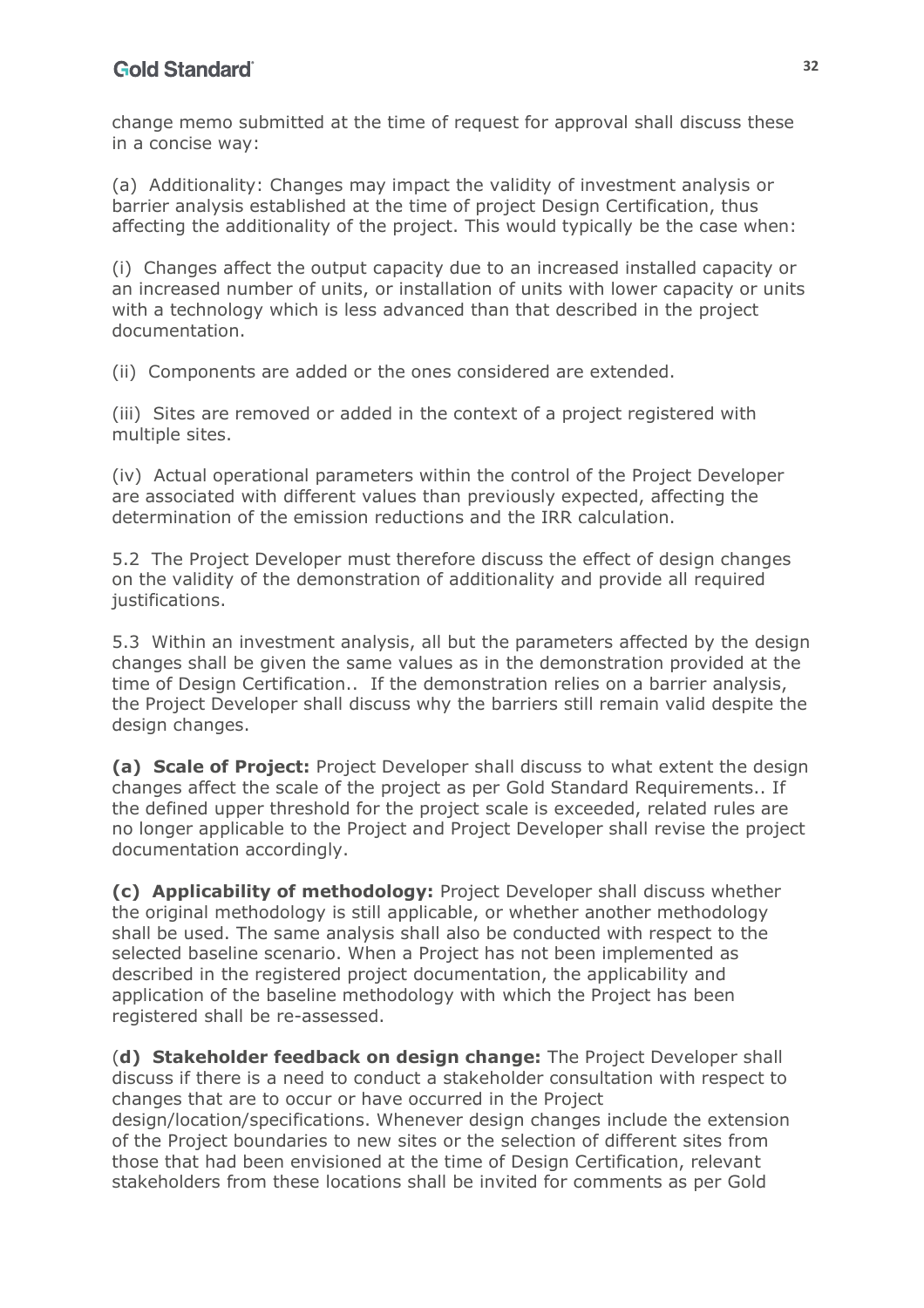Standard guidelines. For example, design changes in wind power projects increasing their capacities to new locations or modifying the microsite plan of wind turbines involving different locations compared to the one envisioned at the time of Design Certification may call for a physical meeting to include the feedback of stakeholders who were not included in the earlier stakeholder meetings.

The Project Developer can choose to invite comments electronically or through a physical meeting, but will be required to justify the same. To the extent possible, the Project Developer shall conduct the complementary consultation prior to the start of construction/implementation of the affected components.

**(e) Sustainable Development Assessment:** The Project Developer shall discuss any necessary revision in the scores of the SDG Impact indicators following the design changes. The same should be done with respect to the level of risk for the Safeguarding Principles.

Changes in the project location or the extension of the project boundaries call for a re-assessment of the SDG Impacts and Safeguarding Principles, as does a significant change of scale of the project, even if located on the same site. If a new Environmental Impact Assessment (EIA) is required as per the local legislation, the SDG Impact and Safeguarding Principles assessment shall take into account the new elements provided, including potential new mitigation and/or compensation measures to put in place.

**(f) Monitoring & Reporting Plan:** The Project Developer shall discuss whether there is a need to prepare a revised sustainable development monitoring plan to accommodate any changes and/or comments from the local stakeholders. This can potentially include new mitigation measures as per a revised EIA or new comments by stakeholders. Changes in the scores of the SDG Impact indicators due to the new project design can also lead to a revision of the sustainable development monitoring plan. The changes in the scores of the SDG Impact indicators shall be assessed as per the sustainable development assessment guidance discussed above.

**(g) Legislation:** The Project Developer should also discuss the need for any new approvals/licenses from the environmental and/or regulatory agencies.

## **6. Evaluation of the request for approval**

6.1 Upon receipt of the request for approval, the Gold Standard Secretariat conducts a 'completeness' check to confirm whether all the necessary information and documentation has been submitted.

6.2 Upon payment of the design change fee, the Secretariat then proceeds with a preliminary evaluation of the request for approval in order to assess whether:

(a) An opinion on the impacts of the design changes with respect to points a to g above shall be performed by either the Validation VVB or Verification VVB (post-Design Certification), or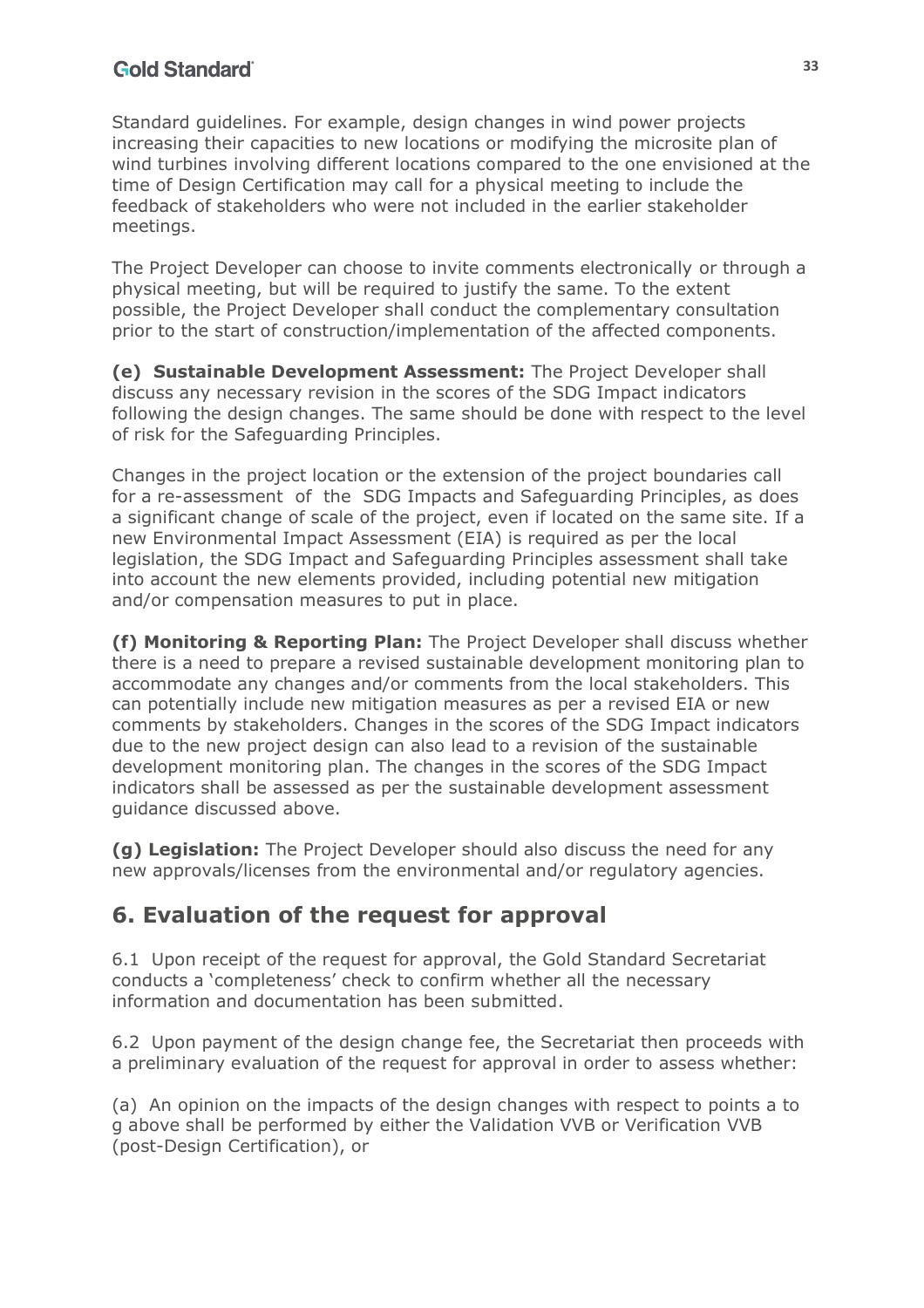(b) Gold Standard conducts the assessment of the design changes on its own.

Under case 'a', the Project Developer shall contract the Validation VVB or Verification VVB to perform a review of the design change memo and the revised project documentation submitted to Gold Standard. The VVB must provide an opinion on each one of the points a to g discussed. The VVB shall assess how the affected data/information in the Certified Project Documentation have been derived, and validate if the assumptions underlying this original data/information are correct. The revised Project Documentation, the design change memo, and the VVB opinion shall be submitted to Gold Standard for review. Once approved, both documents will be uploaded in the Gold Standard Registry as amendments to the Project Documentation and the Validation Report.

Under case 'b', Gold Standard proceeds to the review of the submitted design change document without further involvement of a VVB. The revised documentation and the design change memo once approved will be uploaded in the Gold Standard registry as an amendment of the Project Documentation. In all cases above, approval or rejection may occur directly after submission of the necessary documentation or after rounds of review necessary to close all requests for clarification or corrective action, if any.

6.3 Approval of the request for design changes as proposed by the Project Developer allow for subsequent requests for issuance.

6.4 Rejection of the request for design changes prevents any request for issuance unless the previous design is recovered or an alternative, acceptable design change is submitted.

6.5 Once a decision has been made, the Gold Standard Secretariat will communicate it to both the Project Developer and the VVB that was involved in the assessment of the design changes. The revised version of the complete Project Documentation shall then be applicable for all future requests for issuance.

## <span id="page-33-0"></span>**ANNEX B – CONFLICT AND EMERGENCY ZONES**

## **1. Background**

1.1 Project Developers have faced considerable challenges in contracting VVBs for the Validation and Verification of projects located in conflict zones, refugee camps or areas that pose high risk to life and/or health $[3]$ . Gold Standard rules allow all Projects under these circumstances to combine Validation or Verification (based on a desk-review) with on-site Validation or Verification conducted by an Objective Observer (OO) that is retained by the Project Developer. These requirements can be applied to both regular and retroactive projects.

2. Steps and procedures for projects that want to apply the proposed approach

2.1.1. Submission for approval: Gold Standard will assess applications on a case-by-case basis. To be eligible for the rule deviation described herein, there must be evidence that demonstrates that VVBs are not willing to go on-site<sup>[4]</sup>.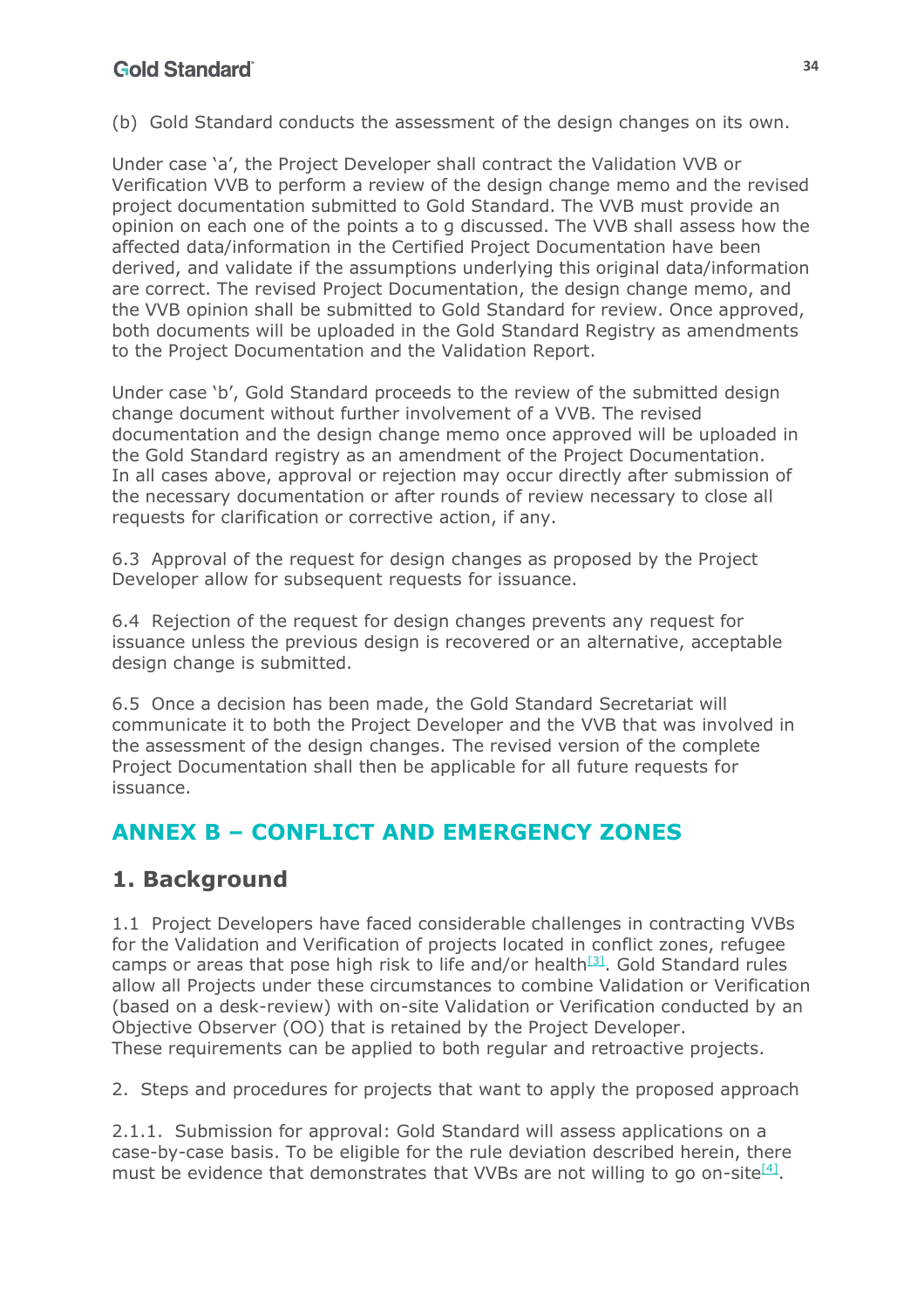Furthermore, the applicant must demonstrate prior experience working in conflict zones/areas that pose a high risk to life and/or health. And show involvement in other activities within the considered area, apart from implementing the project under review. Alternatively, the establishment of a formal collaboration with partners who have such experience and involvement in the considered area may qualify under these rules as long as the collaboration is sustained over the entire certification period of the Project.

2.1.2. Selection of Objective Observer: The Project Developer is required to identify and provide Gold Standard with the name and contact details of three Objective Observers (independent experts from local universities, NGOs, consultancies, etc.) who can credibly carry out an appraisal of the project. It is preferable for the list of suggested Objective Observers to be comprised of representatives from development organisations that have experience within conflict zones and the host country, so that environmental and socio-economic impacts can be safely and credibly assessed. Where applicable, the Objective Observer suggested by the Project Developer should already have authorisation to work in the specified area.

2.1.3 Gold Standard will select an Objective Observer amongst the three suggested candidates based on an assessment of their expertise or, if they do not match the required criteria, Gold Standard will ask for other candidates to be proposed or may suggest another expert to act as the Objective Observer.

2.1.4 The VVB shall provide a checklist to the selected Objective Observer before the site visit to assist the Objective Observer in assessing the relevant aspects related to the Project's Validation or Verification. The checklist must be limited to issues that the VVB thinks would be necessary to check on-site to form the Validation or the Verification opinion. The Project Developer will be responsible for contracting with and covering the costs of the Objective Observer(s). The relationship between and among the Project Developer, the Objective Observer and Gold Standard shall be established in a Memorandum of Understanding that must be signed by all parties.

2.1.5. Site visit by Objective Observer and submission of the report: During Validation, the appointed Objective Observer is required to visit the Project site to meet the local stakeholders in order to provide an independent assessment of the risks associated with the Project, as well as to identify potential negative impacts associated with the Project on the social, environmental and economic elements of the local community.

2.1.6 During Verification, the appointed Objective Observer is required to visit the Project site and confirm the status of Project operation. The Objective Observer will also assess whether the mitigation plan has been effectively implemented, and whether negative impacts and risks have been mitigated. Further, the Objective Observer is required to check that other negative impacts have not resulted due to implementation and operation of the Project.

2.1.7 The Objective Observer shall make use of the Validation or Verification Appraisal Report template provided by Gold Standard as well as the checklist provided by the VVB.